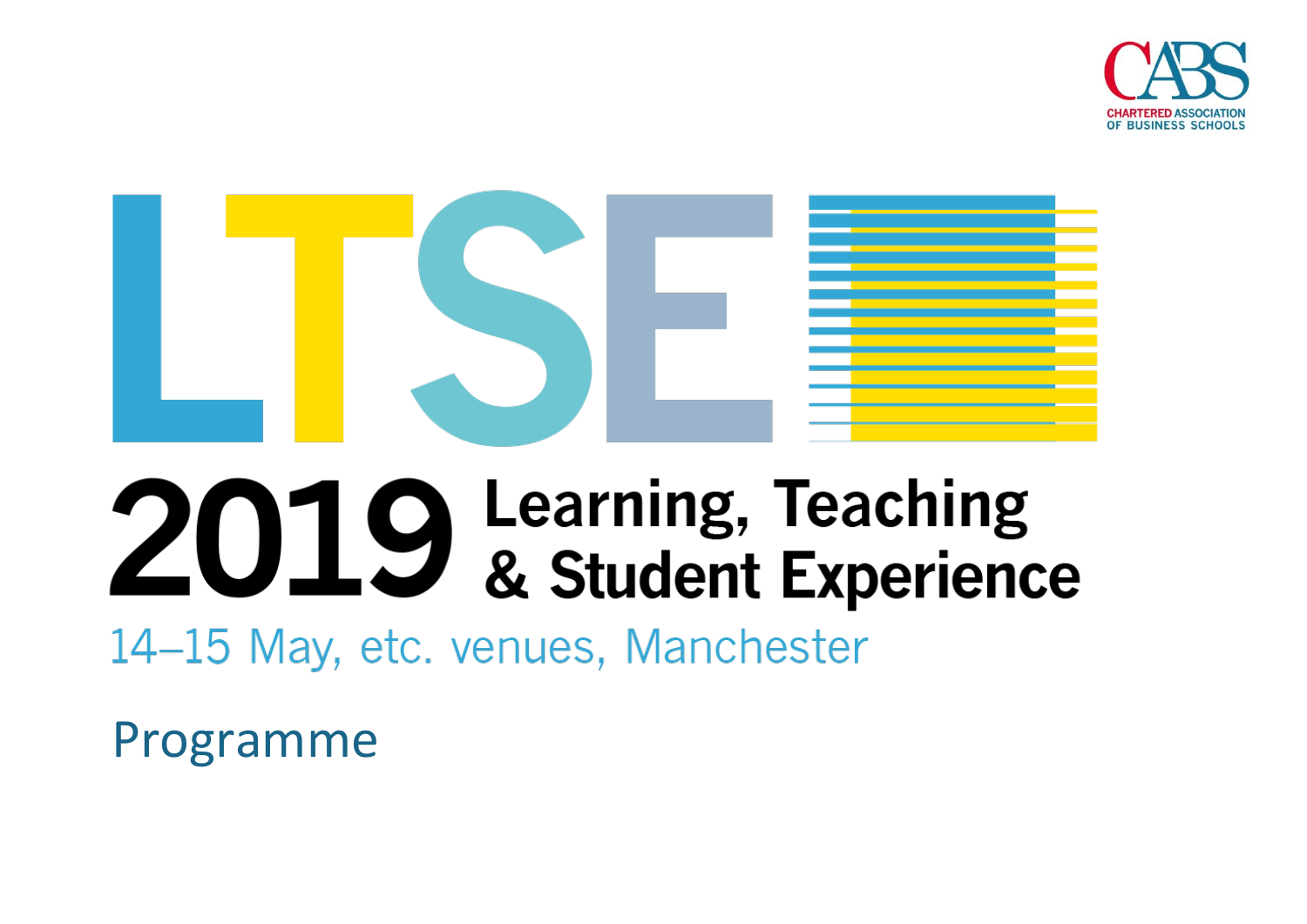

### [LEARNING, TEACHING & STUDENT EXPERIENCE 2019](https://charteredabs.org/events/ltse2019/)

Delivered by, and for, educators from UK business schools, **LTSE 2019** showcases latest innovations in teaching practice, cutting-edge pedagogic research and inventive student engagement initiatives.

The collegiate atmosphere makes it an ideal opportunity for learning, idea-sharing, personal development and networking.

#### **[CLICK HERE TO VISIT THE WEBSITE AND TO REGISTER](https://charteredabs.org/events/ltse2019/)**

#### Who should attend:

LTSE 2019 will be of great value to all those who contribute to business and management education excellence. If you are:

**- A Director of Learning & Teaching, an Associate Dean, a Programme Director or a Senior Lecturer** Join us and meet senior colleagues, share thoughts on key strategic issues, benchmark your activities against your peers and get the latest news on the TEF.

- **An early-career or mid-level Lecturer or Teacher**

Join us to learn from, and share ideas with, business and management educators from across the UK.

**- A School Manager, Head of Administration, Faculty Manager or Student Experience Manager** Join us and find out about how business school professional managers are contributing to the learning environment, student outcomes and learning gain.

#### Gala Dinner

A Gala Dinner will take place on the evening of the first day. We encourage all participants to attend as it will be a great opportunity for informal discussion and networking.

#### Venue: etc.venue, Manchester

11 Portland Street, Manchester, M1 3HU

Participants are responsible for making their own accommodation arrangements. [Full details are on](https://charteredabs.org/events/ltse2019/)  [the website.](https://charteredabs.org/events/ltse2019/)

#### **Keynote Speakers**



#### Professor Julia Clarke

Pro-Vice-Chancellor & Dean, Manchester Metropolitan University Business School; Chair, Business and Law Subject Panel, TEF Panel; Chair, Chartered ABS



Professor Rose Luckin Professor of Learner Centred Design, UCL Knowledge Lab



Dr Phil Newton Head of Learning and Teaching Swansea University Medical School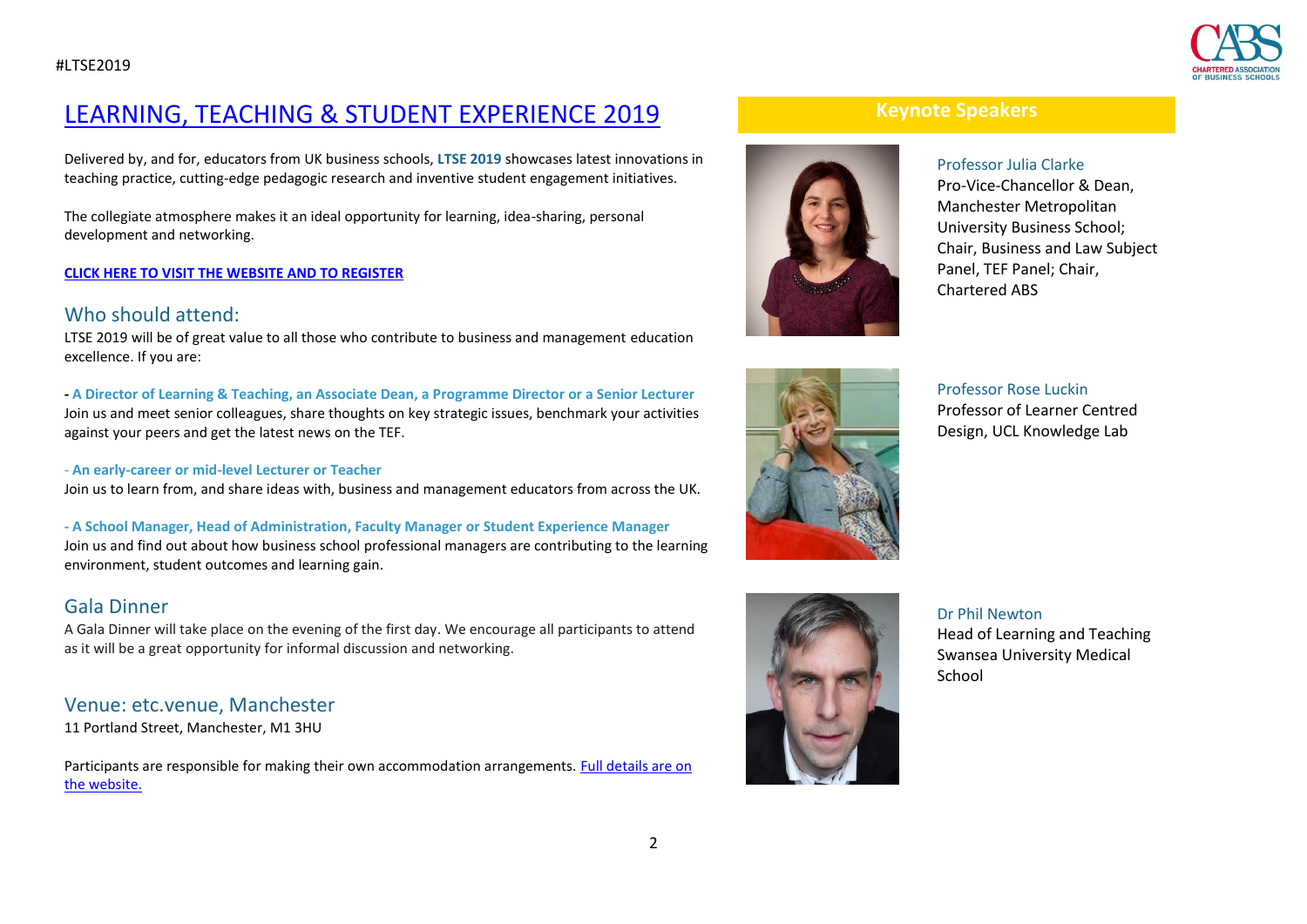# Programme

| Pre-conference workshop: Monday 13 May |  |  |
|----------------------------------------|--|--|
|----------------------------------------|--|--|

#### 14:00 **The secrets of successful case writing**

to

17:00 In a relaxed and informal session you will have the opportunity to discuss the essential elements of a good case: how to plan and begin writing your case; sources of inspiration; and the common pitfalls to avoid. You will also discover the common features of bestselling cases, the secret of their success and what can you learn from the award winners and prize-winners. Other key topics will include the importance of teaching notes, how long your case should be in an era when short cases are increasingly in demand, and whether you should write a case, or a case series.

Trevor Williamson, Principal Lecturer, Manchester Metropolitan University Business School and The Case Centre

|       | Day One: Tuesday 14 May                                                                                                                                                                                                                                                                                                                                                                                                                                                                                                                                                                                                                                                                    |
|-------|--------------------------------------------------------------------------------------------------------------------------------------------------------------------------------------------------------------------------------------------------------------------------------------------------------------------------------------------------------------------------------------------------------------------------------------------------------------------------------------------------------------------------------------------------------------------------------------------------------------------------------------------------------------------------------------------|
| 09:00 | Registration and refreshments                                                                                                                                                                                                                                                                                                                                                                                                                                                                                                                                                                                                                                                              |
| 09:40 | Welcome<br>Anne Kiem, Chief Executive, Chartered ABS<br>Professor Georgina Andrews, Vice Provost, Bath Spa University; Dean, Bath Business School and Chair, Chartered ABS LTSE Committee                                                                                                                                                                                                                                                                                                                                                                                                                                                                                                  |
| 10:00 | Keynote address: Artificial intelligence and education: What do the developments in AI mean for educators?                                                                                                                                                                                                                                                                                                                                                                                                                                                                                                                                                                                 |
|       | Al is being used to support education and training, from personalised adaptive tutoring, to intelligent recommendation systems that find the best resources for us and our students, and much more.<br>However, this is just the tip of the AI iceberg and much, much more is on its way. In this talk Professor Luckin will explain why AI is important to education, how AI is being used in education now and<br>what new innovations we can expect to see over the next few years. She will share her expert insights into how educators can best prepare for this 4th industrial revolution and how we can mitigate<br>some of the risks as well as enjoy the all-important benefits. |
|       | Professor Rose Luckin, Professor of Learner Centred Design, UCL Knowledge Lab                                                                                                                                                                                                                                                                                                                                                                                                                                                                                                                                                                                                              |
| 10:40 | Break                                                                                                                                                                                                                                                                                                                                                                                                                                                                                                                                                                                                                                                                                      |
|       |                                                                                                                                                                                                                                                                                                                                                                                                                                                                                                                                                                                                                                                                                            |
|       |                                                                                                                                                                                                                                                                                                                                                                                                                                                                                                                                                                                                                                                                                            |
|       |                                                                                                                                                                                                                                                                                                                                                                                                                                                                                                                                                                                                                                                                                            |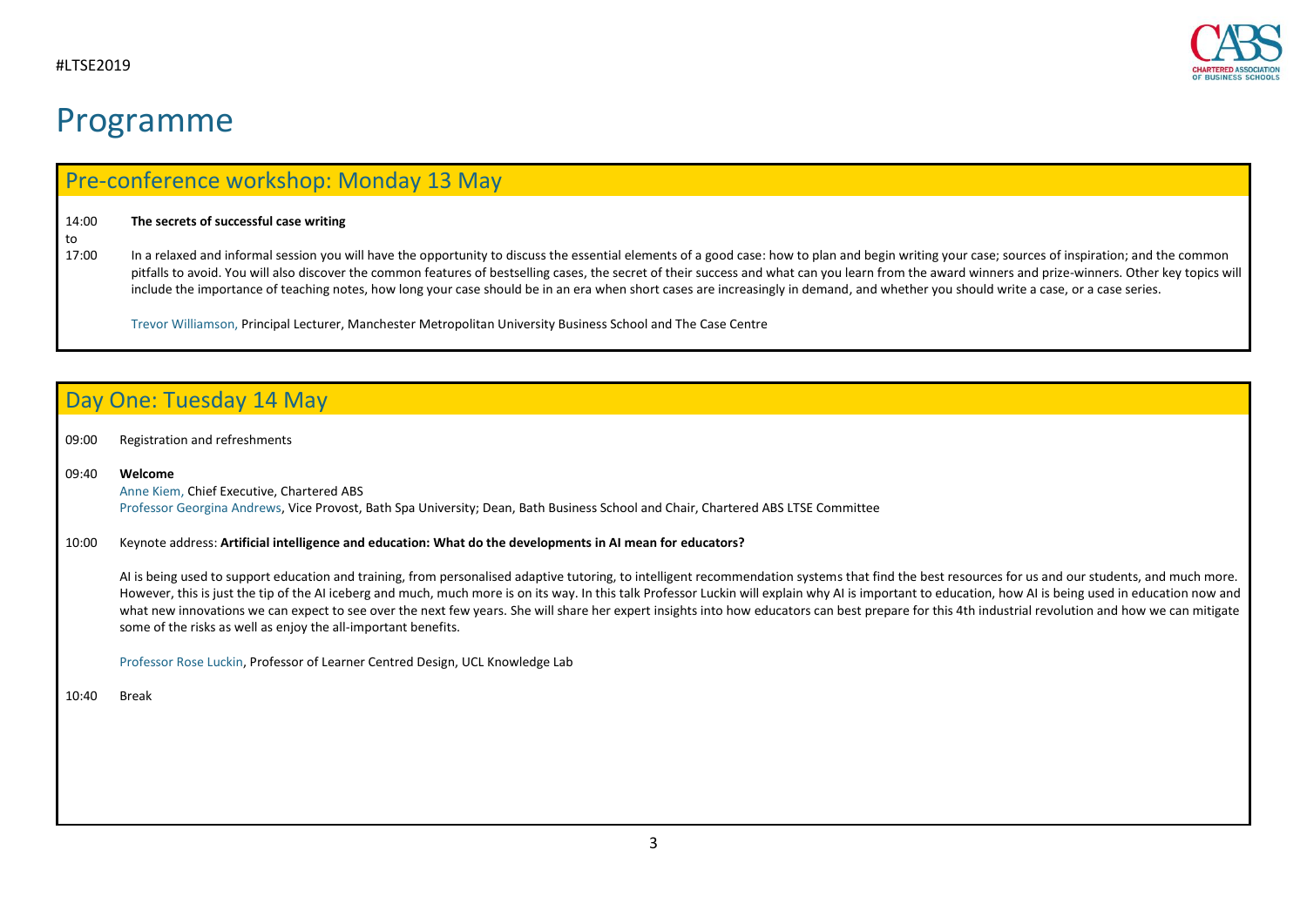

| <b>Breakout i: Effective assessment &amp; constructive feed-forward</b><br>Session Chair: Professor Monika Foster, Educational Consultant                                                                                                                                                                                                                                                                                                                                  | <b>Breakout ii: Enriching learning through technology</b><br>Session Chair: Dr Agnieszka Herdan, Principal Lecturer,                                                                                                                                                                                                                                                                                                                                       | <b>Breakout iii: Outside of the box education</b><br>Session Chair: Professor Jerry Forrester, External Liaison,                                                                                                                                                                                                                                                                                                                                                                                                                                              |
|----------------------------------------------------------------------------------------------------------------------------------------------------------------------------------------------------------------------------------------------------------------------------------------------------------------------------------------------------------------------------------------------------------------------------------------------------------------------------|------------------------------------------------------------------------------------------------------------------------------------------------------------------------------------------------------------------------------------------------------------------------------------------------------------------------------------------------------------------------------------------------------------------------------------------------------------|---------------------------------------------------------------------------------------------------------------------------------------------------------------------------------------------------------------------------------------------------------------------------------------------------------------------------------------------------------------------------------------------------------------------------------------------------------------------------------------------------------------------------------------------------------------|
|                                                                                                                                                                                                                                                                                                                                                                                                                                                                            | Accounting and Finance, University of Greenwich Business<br><b>School</b>                                                                                                                                                                                                                                                                                                                                                                                  | <b>Hertfordshire Business School</b>                                                                                                                                                                                                                                                                                                                                                                                                                                                                                                                          |
| Formative vs summative assessment: Does motivation for<br>continuous learning lead to better results?                                                                                                                                                                                                                                                                                                                                                                      | Can the 'Global Classroom' enhance the experience of<br>Transnational (TNE) and home students?                                                                                                                                                                                                                                                                                                                                                             | First impressions count. How do we design induction<br>programmes to support students from Day 1?                                                                                                                                                                                                                                                                                                                                                                                                                                                             |
| Engaging students throughout the module is a challenge for<br>many educators. This paper discusses the use of an interactive<br>e-book (Revel) to promote continuous engagement and<br>participation. The study provides insights into whether or not<br>this innovative method of summative assessment, which can be<br>facilitated on a mass scale, enriches the learning experience<br>and improves marks.<br><b>Sarah Owens</b><br>Senior Lecturer, Swansea University | In this workshop delegates will take part in a live 'Global<br>Classroom' activity with students based in Malaysia. They will<br>reflect on how 'Global Classroom' can be used to enhance the<br>experience of their own students.<br>Veronica Earle, Principal Lecturer, University of Hertfordshire<br>Christine Wong, Senior Manager - Internationalization and<br>Student Development, INTI University and Colleges, Malaysia<br>(attending virtually) | When attending university students face many challenges and<br>obstacles in fully embedding themselves in their university<br>lives. This session aims to investigate some of these challenges<br>and explore solutions in supporting student integration. In this<br>session we emphasise the importance of the first few weeks in<br>supporting students with their studies, their peer groups and<br>university life in general. We ask participants to explore the<br>type of activities that can be used to achieve student outcomes.<br>Dr Abdul Jabbar |
|                                                                                                                                                                                                                                                                                                                                                                                                                                                                            | Alicia White, Senior Lecturer, INTI International University &<br>College (attending virtually)<br>Daniel Pearce, Academic English for Business Programme<br>Leader, University of Hertfordshire (attending virtually)                                                                                                                                                                                                                                     | Director Learning Development, University of Huddersfield<br><b>Professor Eleanor Davies</b><br>Associate Dean Teaching and Learning University of<br>Huddersfield                                                                                                                                                                                                                                                                                                                                                                                            |
| Get your thinking caps on: Using Edward De Bono's 6 thinking<br>hats in formative peer assessment & feedback                                                                                                                                                                                                                                                                                                                                                               | Entangled practices: the co-constitution of pedagogy and<br>digital technologies in an online MBA                                                                                                                                                                                                                                                                                                                                                          | 30 ways to engage students                                                                                                                                                                                                                                                                                                                                                                                                                                                                                                                                    |
| This stimulating and interactive workshop will introduce<br>participants to the idea of using Edward De Bono's six thinking<br>hats as a tool for students conducting peer assessment. The<br>sessions will explain how, through the use of this technique,<br>students were able to effectively assess their peers' work and<br>provide constructive feedback and feedforward. Participants in<br>the workshop will have the chance to try the technique for              | This paper presents the findings of large-scale research into<br>MBA students' experiences of online learning and the school's<br>efforts to respond holistically to the identified challenges and<br>opportunities. It highlights the extent to which learning and<br>teaching practices are interwoven with technologies in digital<br>contexts, and outlines an innovative approach to constructing a<br>new environment for online learning.           | The aim of this session is to share and discuss a range of<br>student engagement activities that educators may wish to<br>consider using in their own institutions. The examples included<br>are easy to use, require minimal preparation and can be used<br>with any student, level and subject. Suitable for those<br>interested in exploring new ideas for the classroom.<br><b>Jonathan Sandling</b>                                                                                                                                                      |
| themselves.<br>Dr Lucy Gill-Simmen<br>Lecturer in Marketing, Royal Holloway, University of London                                                                                                                                                                                                                                                                                                                                                                          | <b>Stuart Allan</b><br>Director of Online Learning, Edinburgh Business School, Heriot-<br><b>Watt University</b>                                                                                                                                                                                                                                                                                                                                           | Head of Academic Studies, CU London - Coventry University<br>Group                                                                                                                                                                                                                                                                                                                                                                                                                                                                                            |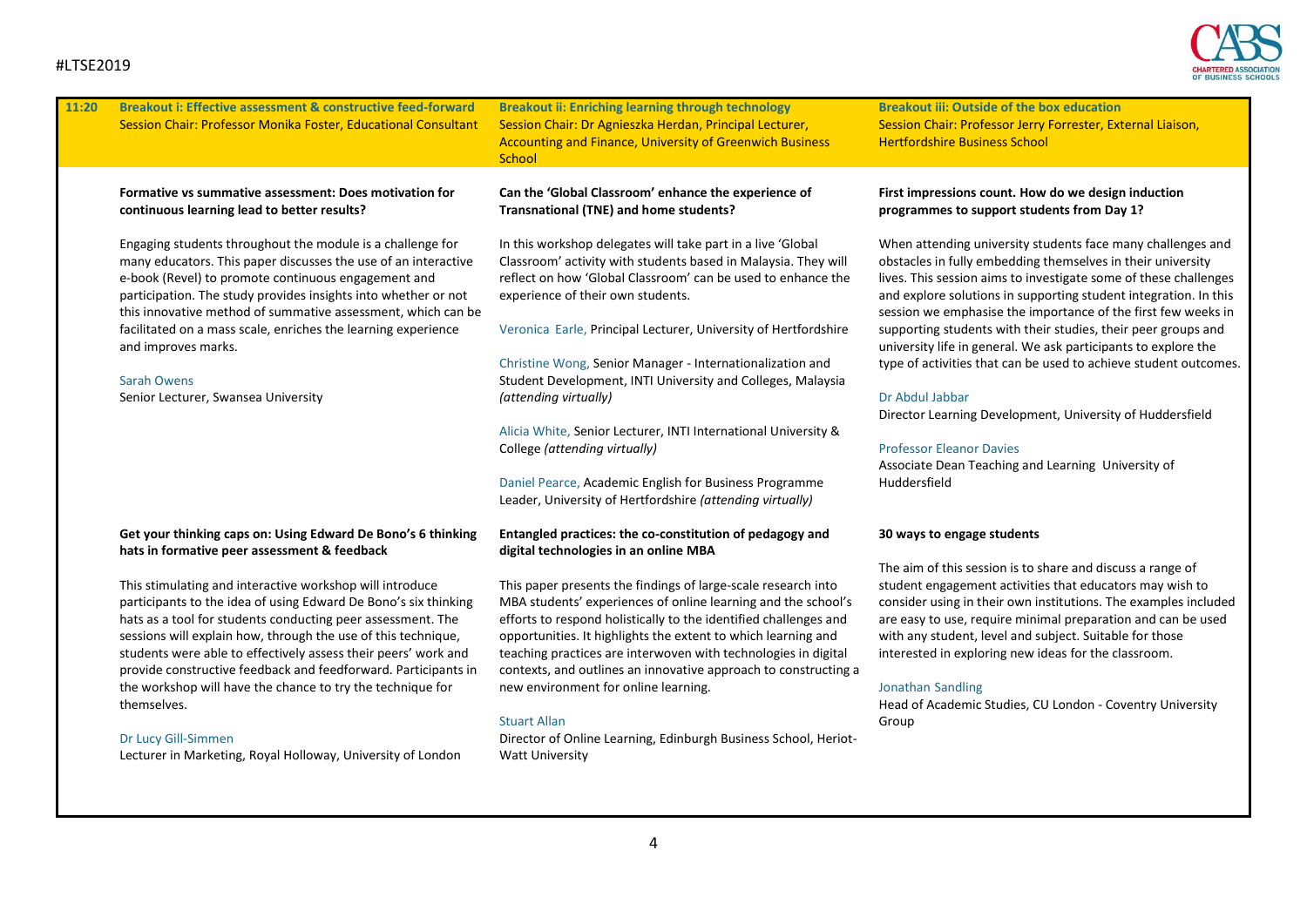

| <b>Breakout iv: Personalised learning journeys</b>               | <b>Breakout v: Post-experience education</b>                                                                | Breakout vi: Developing enterprising, ethical and work-ready                |
|------------------------------------------------------------------|-------------------------------------------------------------------------------------------------------------|-----------------------------------------------------------------------------|
| Session Chair: Dr Jane Tapsell, Pro Vice-Chancellor for Academic | Session Chair: Nicola Scull, Head of Digital Learning & Libraries,                                          | graduates                                                                   |
| and Student Experience, University of Buckingham Business        | The London Institute of Banking & Finance                                                                   | Session Chair: Dr Mary Boyd, Associate Head of Department of                |
| <b>School</b>                                                    |                                                                                                             | Management, Leadership & Marketing, Ulster University                       |
| Personalised and adaptive learning offer the same benefits to    | Harmonising assessments to encourage value, rarity,                                                         | Work ready or not? Using innovative pedagogy to build                       |
| students. Or do they?                                            | imitability and organization (VRIO) and enhance the potential<br>employability of post-experience students. | student resilience and enhance leadership competencies for<br>the workplace |
| Adaptivity is quite the buzz word in online learning but what    |                                                                                                             |                                                                             |
| does it mean? This session differentiates adaptive versus        | Situational learning techniques are utilised as a method which                                              | This action research presentation will share an evaluation of               |
| personalized learning and uses fourteen years of research at     | encourages students to debate and solve a wicked problem.                                                   | two pilot modules called the Resilient Graduate and Mindful                 |
| Carnegie Mellon University to suggest how to use both to         | Skills are developed through the completion of a series of                                                  | Leader delivered to level 6 undergraduates. Emancipatory                    |
| maximize learning outcomes. Other online best practices and      | harmonized modular assessments, which provides students                                                     | learning methods were designed and implemented to integrate                 |
| design principles from their research findings will be reviewed  | with several opportunities to enhance post-experience profiles                                              | leadership competencies into the curriculum. This is aligned to             |
| as well.                                                         | through the synthesis of the strategic competitive advantage                                                | Ulster University's endeavour to meet employer expectations                 |
|                                                                  | model VRIO.                                                                                                 | and enable graduates to meaningfully contribute to                          |
| <b>Chris Doran</b>                                               |                                                                                                             | professional communities and wider society.                                 |
| Director, Acrobatiq by Vitalsource                               | Dr Jan Green                                                                                                |                                                                             |
|                                                                  | Reader, Teaching, Learning and Student Success, Wrexham                                                     | Nikki McQuillan                                                             |
|                                                                  | <b>Glyndwr University</b>                                                                                   | Course Director, Ulster University Business School                          |
|                                                                  |                                                                                                             | <b>Christine Wightman</b>                                                   |
|                                                                  |                                                                                                             | Course Director, Ulster University Business School.                         |
|                                                                  |                                                                                                             |                                                                             |
| Transforming transitions: personalising support for              | How can we work with the apprenticeship KSB standards to                                                    | <b>Exploring diversity in business education</b>                            |
| school/university transition                                     | achieve deep learning?                                                                                      | This workshop is a taster of our workshops which use LEGO®                  |
| Transitions between stages and institutions in education have    | This workshop will immerse participants in a rapid learning                                                 | SERIOUS PLAY® method and materials to tease out the main                    |
| received increasing focus in the last 10 years. This HEFCE/OfS   | experience that introduces them to the Knowledge, Skills and                                                | contradictions between diversity and inclusion and the                      |
| funded two-year project focussed on the transition of students   | Behaviours (KSBs) which are central to the Level 7                                                          | consequences in curriculum development. This exposure would                 |
| with BTEC qualifications into selective universities. We will    | Apprenticeship scheme. Engaging with reflection and coaching                                                | be the first step for colleagues who wish to engage with the                |
| present the results of interventions developed through the       | techniques used by the Executive MBA, participants will explore                                             | concepts of Equality & Diversity in their teaching.                         |
| project as well as the wider issues around transition that the   | their strengths and areas for development whilst experiencing                                               |                                                                             |
| project surfaced.                                                | approaches they can use in the classroom.                                                                   | Dr Alexander Kofinas                                                        |
|                                                                  |                                                                                                             | Principal Lecturer in Strategy, University of Bedfordshire                  |
| <b>Professor Dan Herbert</b>                                     | <b>Dr Sarah Brooks</b>                                                                                      |                                                                             |
|                                                                  | Lecturer in Organisational Behaviour, Sheffield University                                                  | Dr Crystal Tsay                                                             |
|                                                                  | <b>Management School</b>                                                                                    | Senior Lecturer in Human Resources and Organisational                       |
| Director of Education, Birmingham Business School                |                                                                                                             | Behaviour, University of Greenwich                                          |
| <b>Rob Fleming</b>                                               |                                                                                                             |                                                                             |
| Programme Director, Birmingham Business School                   | <b>Dr Stefan Cantore</b>                                                                                    |                                                                             |
|                                                                  | Senior University Teacher in Organisation Development and                                                   | Dr Anna Romanova                                                            |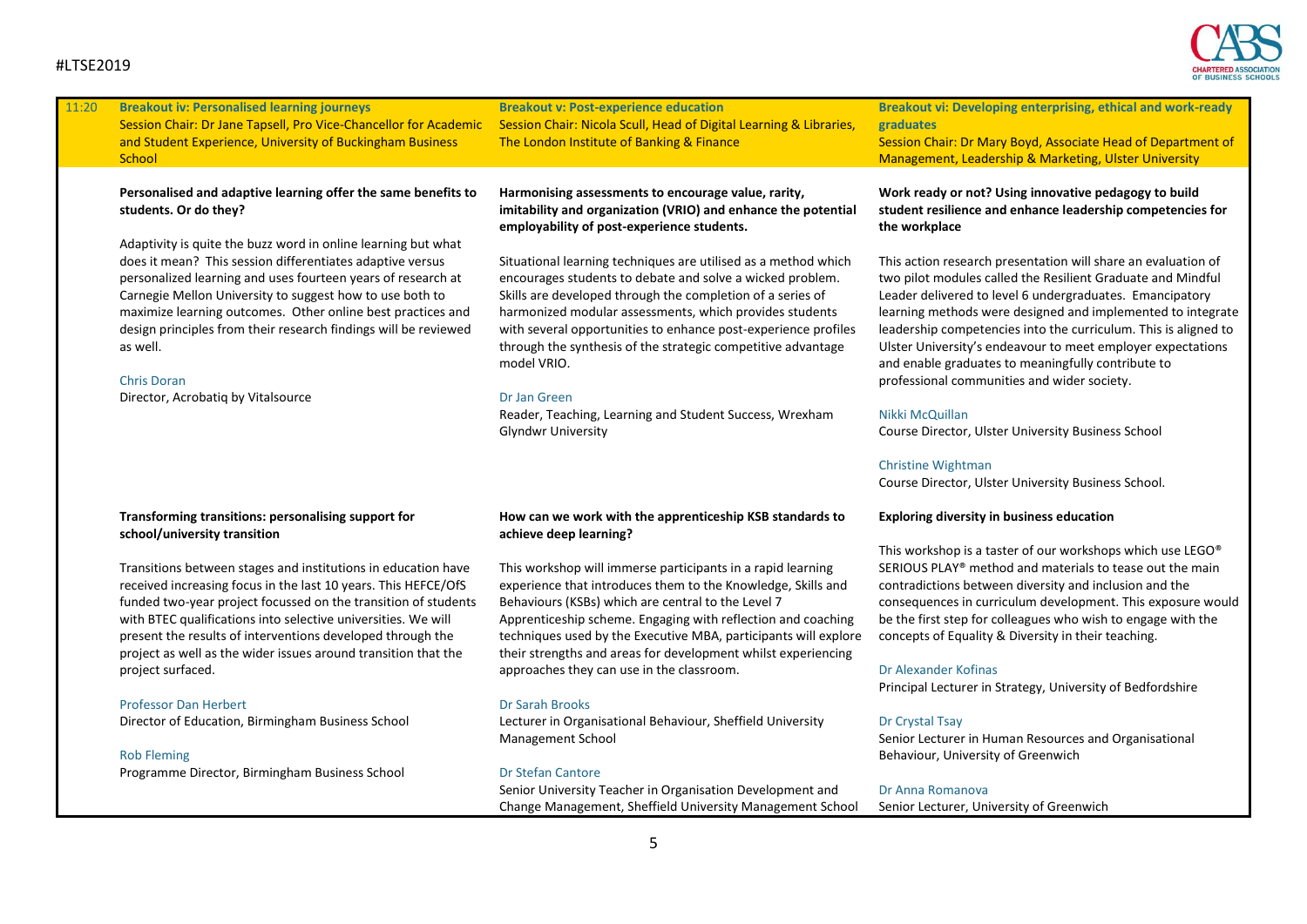#### #LTSF2019



11:20 **Breakout vii: Effective assessment & constructive feed-forward** To be announced

**Breakout vIii: Presentations: Powered by PechaKucha** Session Chair: Dr Cathy Minett-Smith, Associate Dean (Student Experience), University of Bedfordshire, Business School

#### **Measuring the impact and value of formative peer assessment (FPA) as a student learning experience at Masters level**

In this session we will be discussing the results of a study which explored views and opinions of 200 international MBA students before and after the experience of formative peer assessment (FPA) on their 5 day residencies. Open student feedback was collected and the results were coded: positive/ negative, then through in vivo text and finally thematically, to highlight any thoughts on cognitive achievement but also affective development such as increased confidence/ motivation and stress reduction.

#### Dr Grace Hurford

Senior Lecturer, University of Cumbria Business School

Presentation 1: **Five groups of accounting students go mad in Coniston**

This presentation will reflect on the way our first year Accounting and Finance students go on an annual trip to Coniston in the Lake District where we have an outward-bound centre. This gives us the chance to meet and greet our new students and to integrate novel teaching techniques into our curriculum. It helps students and staff to build relationships as well as developing team work and employability skills. I will highlight the good work that is being done and the way it impacts on our students throughout their University life and often beyond.

Robert Fleming, Programme Director of Accounting & Finance Degree, University of Birmingham

#### Presentation 2: **The story of £2,200 donation**

While the world witnesses the development of new business ideas, new business models and new business leaders, this presentation demonstrates what business school students can do within ten weeks and how the concept of sustainability has been embedded into the mindset of our future business generations.

Dr Hetty Sun, Programme Leader, Principle Lecturer, University of Greenwich

Dr Yong Lin, Programme Director, Principle Lecturer, University of Greenwich

#### Presentation 3: **Entrepreneurship and charity collaborations**

Bath Business School Entrepreneurship students have been tackling real world issues by working with a local homeless charity to raise funds and awareness, developing their networking skills, increasing their own confidence and enhancing the reputation of the student body and the University.

Marc Leverton, Senior Lecturer, Bath Business School, Bath Spa University

#### Presentation 6: **Different but the same: Learning from each other through an interdisciplinary collaboration between management and health**

This PechaKucha will focus on the development of a joint Lancaster University Management School (LUMS) and Faculty of Health and Medicine (FHM) initiative called Teach-Learn-Share.

#### Dr Casey Cross, Senior Teaching Fellow, Department of Management Science, Associate Dean for Undergraduate Education, Lancaster University Management School

Dr Sarah Brearley, Senior Lecturer in Health Research, Deputy Director of Education, Division of Health Research, Lancaster University

#### Presentation 7: **Dancing in the MOOClight: Reflections on being a lead educator**

Helping produce over 16 MOOCs in two years, and my work as lead educator on the FutureLearn MOOC Business Fundamentals Effective Networking has disrupted my thinking about learning, teaching and student experience. Spend no more than 6 minutes 20 seconds finding out how.

Dr Terry O'Sullivan, Senior Lecturer in Management, The Open University Business School

#### Presentation 8: **Enhancing online learning: developing engaging resources**

Suitable for colleagues thinking about developing online resources, or looking to enhance existing material, this PechaKucha will engage attendees to create stimulating online learning environments. The development of successful educational video, and opportunities offered by different technologies, will be considered, alongside common weaknesses in online course design.

Rob Jack, Placements Team Leader, Southampton Business School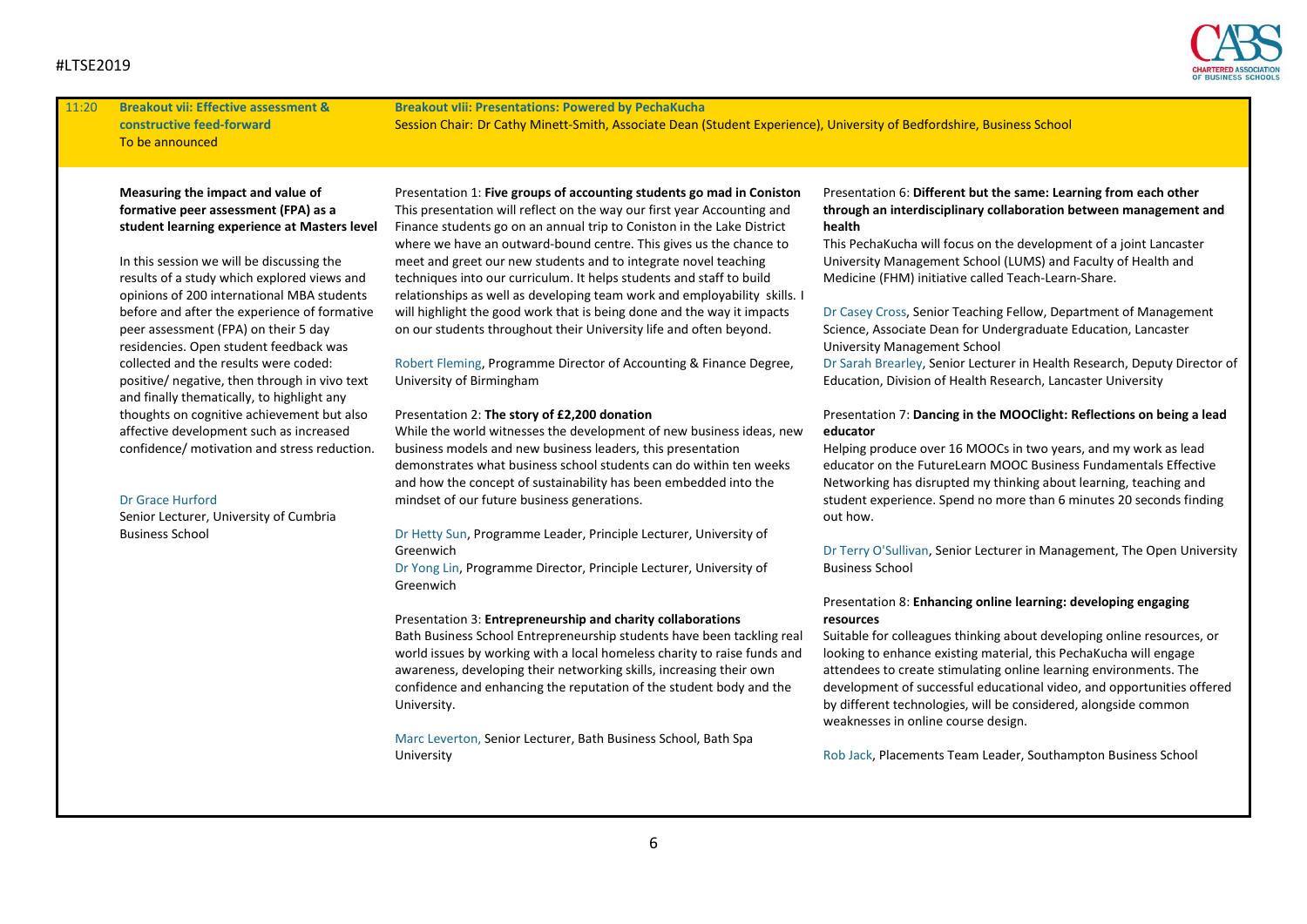

|       |                                  | Presentation 4: Design thinking in the MBA curriculum<br>The presentation will demonstrate the application of design thinking in<br>the MBA curriculum. It will show how design thinking methods<br>complement traditional analytical thinking and how this approach<br>equips students with appreciation of creative approach to problem<br>solving.<br>Dr Radka Newton, MSc Management Programme Director, Lancaster<br><b>University Management School</b><br>Presentation 5: Engaging employability and employers at Newcastle<br><b>University Business School</b><br>With a vocational subject such as accounting and finance, the drive to<br>enhance employability skills whilst maximising professional body<br>accreditations can be problematic. This presentation highlights<br>examples of how we are engaging with employability and employers,<br>both within the curricular and through the provision of extracurricular<br>opportunities, to prepare our students for the future of work.<br>Dr Andy Holden, Senior Lecturer, Newcastle University | Presentation 9: Knowledge is power: but only if you use it<br>The session presents a case study exploring how the HBS MSc Marketing<br>programme has successfully developed a critical curriculum that<br>approaches marketing study from multiple perspectives. Process based,<br>active learning approaches are combined with remaking knowledge as<br>part of critical practice to support students to develop the personalised<br>skills required to succeed in a complex and dynamic business world.<br>Diane Morrad, Senior Lecturer, University of Hertfordshire |
|-------|----------------------------------|---------------------------------------------------------------------------------------------------------------------------------------------------------------------------------------------------------------------------------------------------------------------------------------------------------------------------------------------------------------------------------------------------------------------------------------------------------------------------------------------------------------------------------------------------------------------------------------------------------------------------------------------------------------------------------------------------------------------------------------------------------------------------------------------------------------------------------------------------------------------------------------------------------------------------------------------------------------------------------------------------------------------------------------------------------------------|-------------------------------------------------------------------------------------------------------------------------------------------------------------------------------------------------------------------------------------------------------------------------------------------------------------------------------------------------------------------------------------------------------------------------------------------------------------------------------------------------------------------------------------------------------------------------|
| 12:30 | Lunch                            |                                                                                                                                                                                                                                                                                                                                                                                                                                                                                                                                                                                                                                                                                                                                                                                                                                                                                                                                                                                                                                                                     |                                                                                                                                                                                                                                                                                                                                                                                                                                                                                                                                                                         |
|       |                                  |                                                                                                                                                                                                                                                                                                                                                                                                                                                                                                                                                                                                                                                                                                                                                                                                                                                                                                                                                                                                                                                                     |                                                                                                                                                                                                                                                                                                                                                                                                                                                                                                                                                                         |
| 13:30 | <b>Afternoon plenary session</b> |                                                                                                                                                                                                                                                                                                                                                                                                                                                                                                                                                                                                                                                                                                                                                                                                                                                                                                                                                                                                                                                                     |                                                                                                                                                                                                                                                                                                                                                                                                                                                                                                                                                                         |
| 13:30 | The latest on subject-level TEF  | Professor Julia Clarke, Pro-Vice-Chancellor & Dean, Manchester Metropolitan University Business School; Chair, Business and Law Subject Panel, TEF Panel; Chair, Chartered ABS                                                                                                                                                                                                                                                                                                                                                                                                                                                                                                                                                                                                                                                                                                                                                                                                                                                                                      |                                                                                                                                                                                                                                                                                                                                                                                                                                                                                                                                                                         |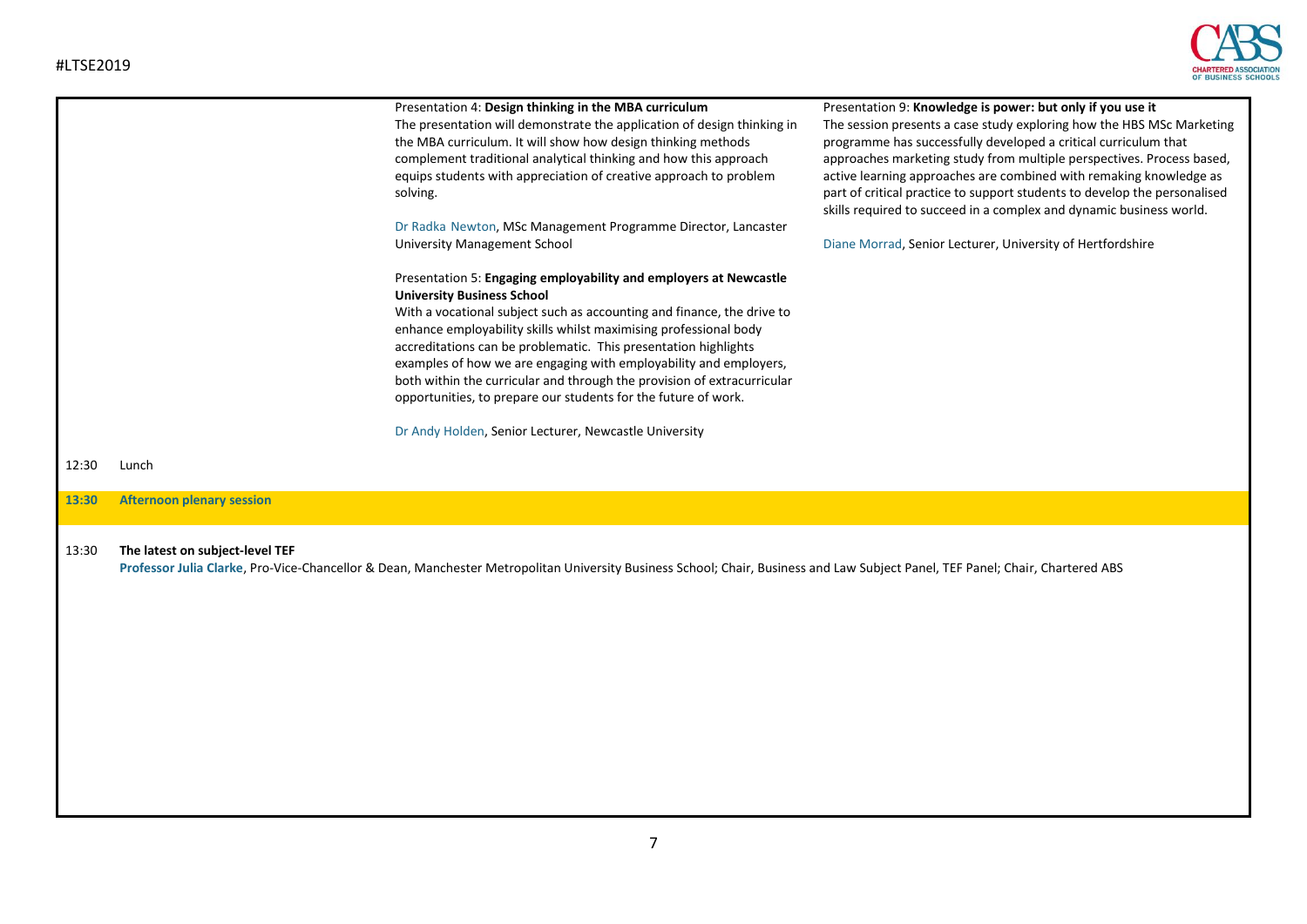

**14:20 Breakout i: Effective assessment & constructive feed-forward** Session Chair: Dr Keith Pond, Senior Lecturer, Loughborough University, School of Business and Economics

#### **How we innovate assessment with digital examinations**

Transitioning from paper-based examinations to on-screen delivery and marking has numerous benefits that reform the entire examinations lifecycle, and significantly impact student experience, and both academic and administrative staff. In this session, we will together discuss the most important lessons learned from Kozminski University's implementation experience so far.

#### Valeriia Gorlushko

Head of Examination Centre, Kozminski University

Dr Anja Sisarica User Experience Researcher & Product Strategist, Inspera

#### **Improving the feedback experience: Usefulness through verbalisation**

The 2018 NSS reports 73% of students are satisfied with feedback. The goal of this paper is to evaluate the assessment feedback practices at the School of Business & Enterprise at UWS and Stirling Management School. We consider students' perspectives on the usefulness of verbal and written feedback and staff perspectives on the challenges of providing feedback and the methods utilised to do so.

#### Kirstine Collins

Lecturer and Course Director, Stirling Management School

#### Lorraine Quinn

Senior Lecturer, Learning and Teaching, University of the West of Scotland

**Breakout ii: Enriching learning through technology** Session Chair: Karen Robins, Associate Dean Learning and Teaching, University of Hertfordshire Business School

#### **The fish finger sandwich**

During a Friday lunchtime discussion over a fish finger sandwich, we discussed how to introduce first year Marketing students to a realistic market place where they would actively engage with real-time market data. This engagement would need to be tested by industry informed assessments that reflect a student's market understanding. Markstrat is a simulation used predominantly at PG delivery level but here we have an opportunity to provide first year students with a 'first day on your new job' experience.

#### Jayne Revill

Principal Lecturer, Sheffield Business School

#### Jeanette Baker

Principal Lecturer, Sheffield Business School

#### **Changing the perception of how digital technologies are adopted into higher education and how to balance the views of both academic staff and management**

Staying up to date with the digital world requires both managers and academic staff to join forces to come up with and deliver a shared vision. Instructors will lead discussion of future considerations and areas for research, such as constructive take on market changes and universities adoption of new strategies.

#### Melania Milecka-Forrest

Senior Teaching Fellow, Aston Business School

#### Dr Xue Zhou

Assistant Professor , Coventry Business School

**Breakout iii: Outside of the box education** Session Chair: Professor Helen Williams, Associate Dean of Learning and Teaching, Cardiff Business School

#### **A multipronged approach to improving the performance of international students on a business strategy module**

This 5-year Action Research project aimed to improve the experience of international, particularly Chinese, undergraduates and to narrow performance gaps with domestic students by (a) embedding academic and language support, and (b) applying a business simulation. We present our key findings and invite discussion on applicability to other mixed cohorts at undergraduate and postgraduate levels.

#### Clive Kerridge

Teaching Fellow, Aston Business School

#### **Finding your management DNA: an approach for first year undergraduates**

We have developed the metaphor of the double helix of DNA to refer to the combination of deep insight, reflective practice, and understanding students' needs as future managers. This workshop combines discussion of how to address wicked problems with deep reflection, as a way to develop these attributes.

#### Dr Martin Rich

Senior Lecturer in Information Management, Cass Business School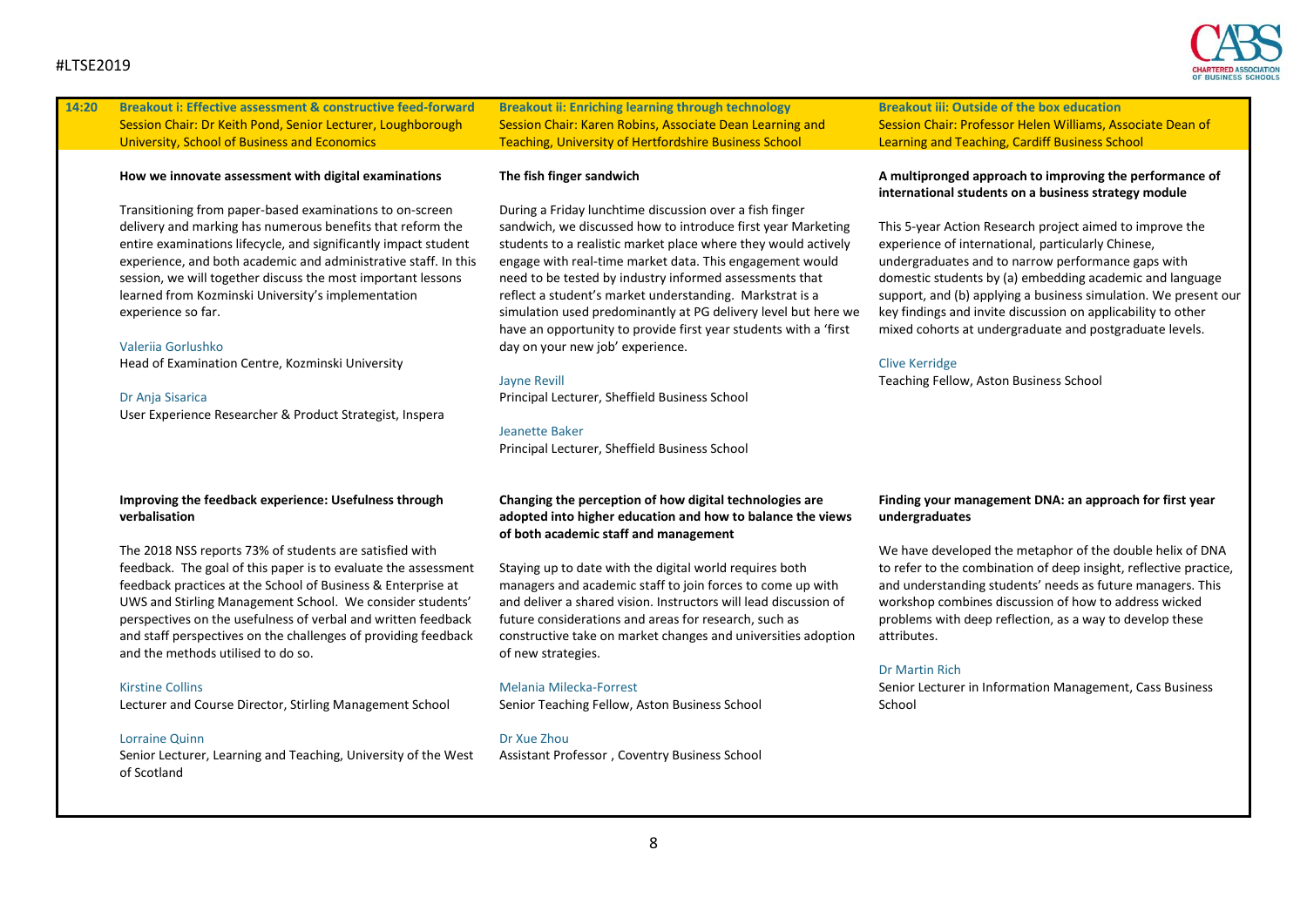#### #LTSF2019



**14:20 Breakout iv: Personalised learning journeys** Nick Dearden, Head of Education, Faculty of Business and Law, Manchester Metropolitan **University** 

#### **Adaptive learning: Does it enhance a student's learning experience?**

Adaptive learning through computer algorithms has been around for over 40 years. However, although plenty of research points to how adaptive learning improves student performance, the impact on students learning experience is less clear. In this interactive panel discussion educators invested in the use of learning technology will explore whether adaptive learning enhances a student's learning experience.

George Hulene, Acting Associate Head of School (Student Experience), School of Economics, Finance and Accounting, Coventry University

Angela Short, Lecturer, Dundalk Institute of Technology

Moderator: Geeta Chandolia, Marketing Director, EMEA at McGraw-Hill

#### **Mapping student journeys**

Engaging students in their learning journey as partners and co-producers increases their active participation in governance. The workshop will provide a taster of how service design approach contributes to the improvement of student experience. Participants will experiment with a visual method which accentuates the importance of student feelings and emotions that the educators need to engage empathically with student experience design.

#### Dr Radka Newton

MSc Management Programme Director, Lancaster University Management School

**Breakout v: Post-experience education** Chair to be announced

**Postgraduate dissertation supervision: Does** 

Dissertations are a key component of any postgraduate taught programme. The quality of supervision is crucial to the success and satisfaction of all students. This paper proposes to examine the importance of different types of supervision and the need for a tailored support aiming at different groups of

**one size fit all?**

students. Dr Hany Wells **Breakout vi: Learning beyond the classroom** Session Chair: Professor Monika Foster, Educational Consultant

#### **Internationalising the curriculum: A review of the main teaching and learning approaches in leading business management programmes** The aim of this paper is to identify the main approaches and activities undertaken by leading business schools across the UK and US in support of internationalisation. In doing so, this study identifies how curriculum internationalisation is operationalised in the business management context and identifies examples of international best practice utilised to engage international students.

Dr Akis Fragkoulis Papagiannis

Senior Lecturer, Liverpool Business School

#### **Breakout vii: Developing enterprising, ethical and work-ready graduates** Dr Paul Cashian, Associate Dean (Student Experience), Coventry University

#### **Understanding graduate employability in the UK third sector: An exploratory study of recent graduate experience**

This session reports on an exploratory study of graduate employability in the Third Sector. In particular it will propose a potential reformulation of Yorke and Knight's (2006) influential USEM model of employability to fit the needs of the Third Sector for a workforce demonstrating its guiding values.

#### Dr Jonathan Louw

HR Subject Co-ordinator, Oxford Brookes Business School

#### **The flexible curriculum: redesigning an online MBA in response to the changing needs of students and business**

Associate Dean - Postgraduate Development,

Hertfordshire Business School

This paper outlines the process, framework and rationale used to redesign a large-scale online MBA in response to changing market demands. Drawing on extensive research with students, alumni and business leaders, the presenters will reflect on shifting market expectations and propose ways in which business schools can realign their curricula with current and future needs.

Stuart Allan, Director of Online Learning, Edinburgh Business School, Heriot-Watt University

Dr Craig Robinson, Director of Learning and Teaching and Director of MBA Programmes, Edinburgh Business School, Heriot-Watt University

#### **Learning beyond the classroom: emerging and developing pre-professional identities**

This developmental research paper aligns to the conference theme of 'Learning beyond the classroom' to draw on student's insights from their experience of working on a multi-country student collaboration project called X-Culture. The focus particularly explores preprofessional identity development as it relates to aspects of the students learning journey through working in a global virtual team.

#### Sarah Horton-Walsh

Head of School of Marketing and Management, Coventry University

#### **Developing visually literate graduates: freehand drawing as a means for visual meaning making in the classroom**

This workshop will demonstrate the benefits of a freehand drawing activity in order to facilitate discussion about a complex social phenomena in a classroom. Participants will create their own visual images and will use these images to support their discussion in a group. Quality of drawings will not be judged and knowledge of drawing techniques is unnecessary.

David Spoors, Associate Researcher / PhD Student, Newcastle Business School

Dr Gyuzel Gadelshina, Senior Lecturer, Newcastle Business School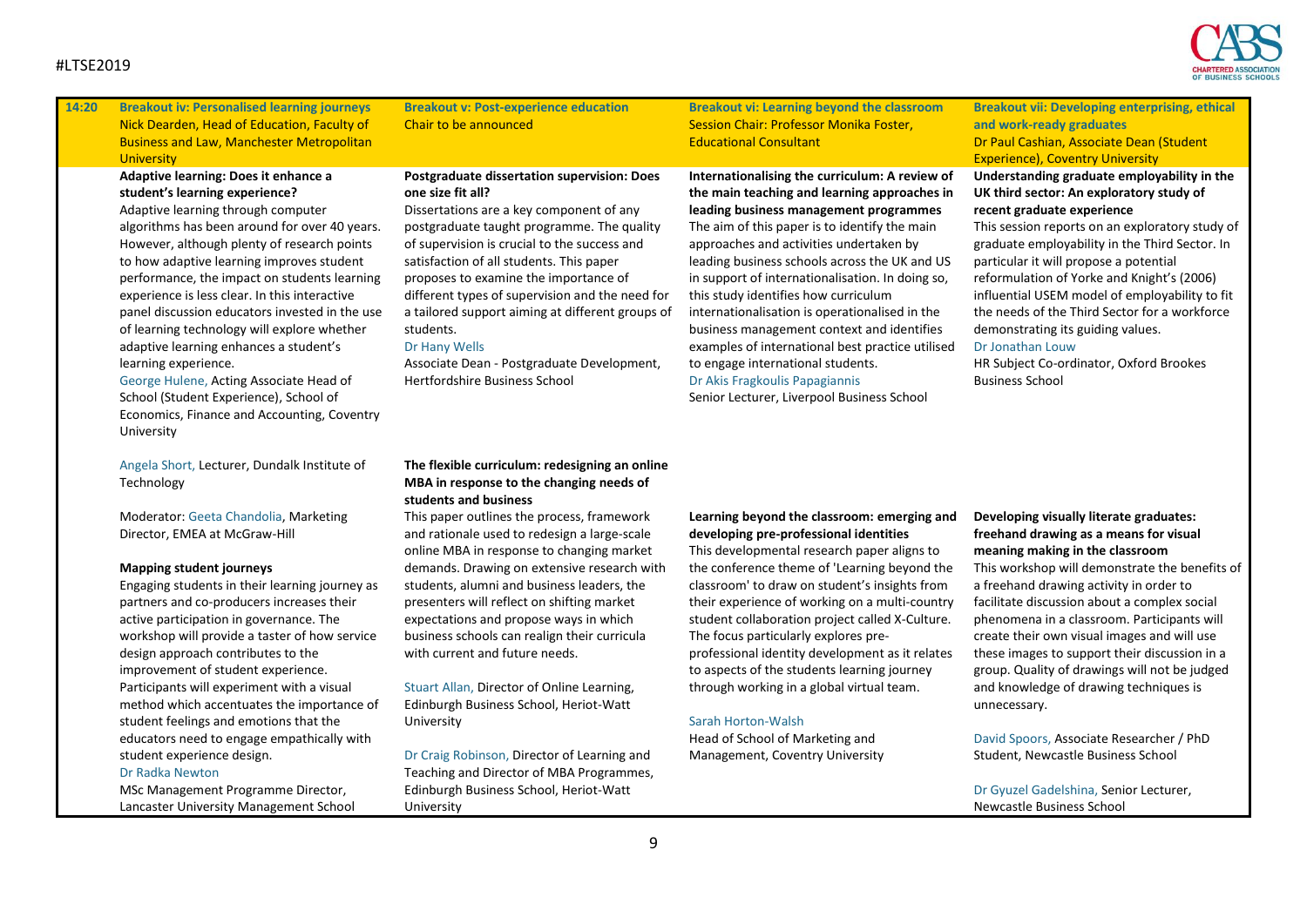

| 15:30 | <b>Break</b>                                                                                                                                                                                                                                                                                                                                                                                                                                                                                                                                                                    |                                                                                                                                                                                                                                                                                                                                                                                                                                                                                                     |                                                                                                                                                                                                                                                                                                                                                                                                                                                                                                                                                                                                                              |
|-------|---------------------------------------------------------------------------------------------------------------------------------------------------------------------------------------------------------------------------------------------------------------------------------------------------------------------------------------------------------------------------------------------------------------------------------------------------------------------------------------------------------------------------------------------------------------------------------|-----------------------------------------------------------------------------------------------------------------------------------------------------------------------------------------------------------------------------------------------------------------------------------------------------------------------------------------------------------------------------------------------------------------------------------------------------------------------------------------------------|------------------------------------------------------------------------------------------------------------------------------------------------------------------------------------------------------------------------------------------------------------------------------------------------------------------------------------------------------------------------------------------------------------------------------------------------------------------------------------------------------------------------------------------------------------------------------------------------------------------------------|
| 16:00 | <b>Breakout i: Effective assessment &amp; constructive feed-forward</b><br>Session Chair: Dr Keith Pond, Senior Lecturer, Loughborough<br><b>University, School of Business and Economics</b>                                                                                                                                                                                                                                                                                                                                                                                   | <b>Breakout ii: Enriching learning through technology</b><br>Session Chair: Karen Robins, Associate Dean Learning and<br><b>Teaching, University of Hertfordshire Business School</b>                                                                                                                                                                                                                                                                                                               | Breakout iii: Enriching learning through technology & Outside<br>of the box education<br>Session Chair: Louisa Hill, Senior Teaching Fellow, Leeds<br><b>University Business School</b>                                                                                                                                                                                                                                                                                                                                                                                                                                      |
|       | What IF? Designing peer review to exploit internal feedback<br>processes                                                                                                                                                                                                                                                                                                                                                                                                                                                                                                        | Integrating the digital iDEA award into a first year skills<br>module for business and management students                                                                                                                                                                                                                                                                                                                                                                                          | Empowering the digital classroom through smart content &<br>learning analytics                                                                                                                                                                                                                                                                                                                                                                                                                                                                                                                                               |
|       | What if feedback provision is not the real problem? What if we<br>shift our attention away from what students say they want to<br>what feedback should achieve? What if we focus on the<br>internal feedback students generate rather than the external<br>feedback we provide? In this session we will explore 'what if'<br>from a peer review perspective.<br><b>Suzanne McCallum</b><br>Senior Lecturer, University of Glasgow, Adam Smith Business<br>School<br><b>Professor David Nicol</b><br>Research Professor, University of Glasgow, Adam Smith School<br>of Business | In 2018 first-year students, from a variety of backgrounds,<br>entered Salford Business School's business and management<br>degree programme. The Duke of York iDEA award was<br>delivered as a supportive approach for digital skills. We present<br>a review of theory and practice.<br>Dr Suzanne Kane, Lecturer, Salford Business School<br>Dr Opeoluwa Aiyenitaju, Lecturer, Salford University<br>Iain Earle, PhD Researcher, Salford University<br>Jeffrey Clements, HPL, Salford University | Netex Learning, a global leader in e-learning solutions, has<br>developed educator-friendly applications that integrate<br>seamlessly with your ecosystem. During this session, we will<br>see how Smart products and Smart Content enhance and<br>personalise the learning and teaching experience based on<br>modern cognitive science theories and stunning and intuitive<br>user interfaces. We developed advanced analytics that can<br>measure effort, engagement, motivation, knowledge, and<br>learning behaviours using AI and gamification techniques.<br><b>Mike Byrne</b><br>UK Country Director, Netex Learning |
|       | The challenge of grading personal reflection<br>Grading is generally a tricky procedure, but with reflection it is                                                                                                                                                                                                                                                                                                                                                                                                                                                              | <b>Enabling teamwork work using Microsoft Teams and</b><br>collaborating with EY                                                                                                                                                                                                                                                                                                                                                                                                                    | An unconventional means to a conventional end: a workshop<br>that demonstrates the innovative use of 'Grand Theft Auto' to<br>teach academic writing skills.                                                                                                                                                                                                                                                                                                                                                                                                                                                                 |
|       | complicated by the personal nature of the process - and<br>perhaps for other reasons. This workshop will allow<br>participants to explore a framework which may be used to<br>scaffold the assignment briefing process, provide calibration<br>within marking and offer 'small steps' in formative feedback for<br>students.<br>Dawn Harrison                                                                                                                                                                                                                                   | An interactive demonstration of how students can use<br>Microsoft Teams to work and learn collaboratively.<br>Collaboration with EY has facilitated module development to<br>incorporate workplace practices to teamwork. Participants will<br>be able to consider working with an employer to enhance<br>student experience in a module and develop transferrable<br>employability skills.                                                                                                         | The workshop opens by setting the scene: the challenge of<br>enhancing academic writing skills in the business curriculum. An<br>interactive experience that is based on the Grand Theft Auto<br>game and uses Socrative software forms the core of the<br>workshop session and this will lead into a post activity<br>discussion plus a brief look at other materials that the<br>presenter has developed.                                                                                                                                                                                                                  |
|       | Learning & Teaching Lead, Lancashire School of Business &<br>Enterprise, Uclan                                                                                                                                                                                                                                                                                                                                                                                                                                                                                                  | <b>Gill Holden</b><br>Lecturer Accounting and Finance, Newcastle University<br><b>Business School</b>                                                                                                                                                                                                                                                                                                                                                                                               | <b>Stewart Hilland</b><br>Senior Lecturer, Sheffield Business School, Sheffield Hallam<br>University                                                                                                                                                                                                                                                                                                                                                                                                                                                                                                                         |
|       |                                                                                                                                                                                                                                                                                                                                                                                                                                                                                                                                                                                 | <b>Marc Bennett</b><br>Learning Technologist, Newcastle University                                                                                                                                                                                                                                                                                                                                                                                                                                  |                                                                                                                                                                                                                                                                                                                                                                                                                                                                                                                                                                                                                              |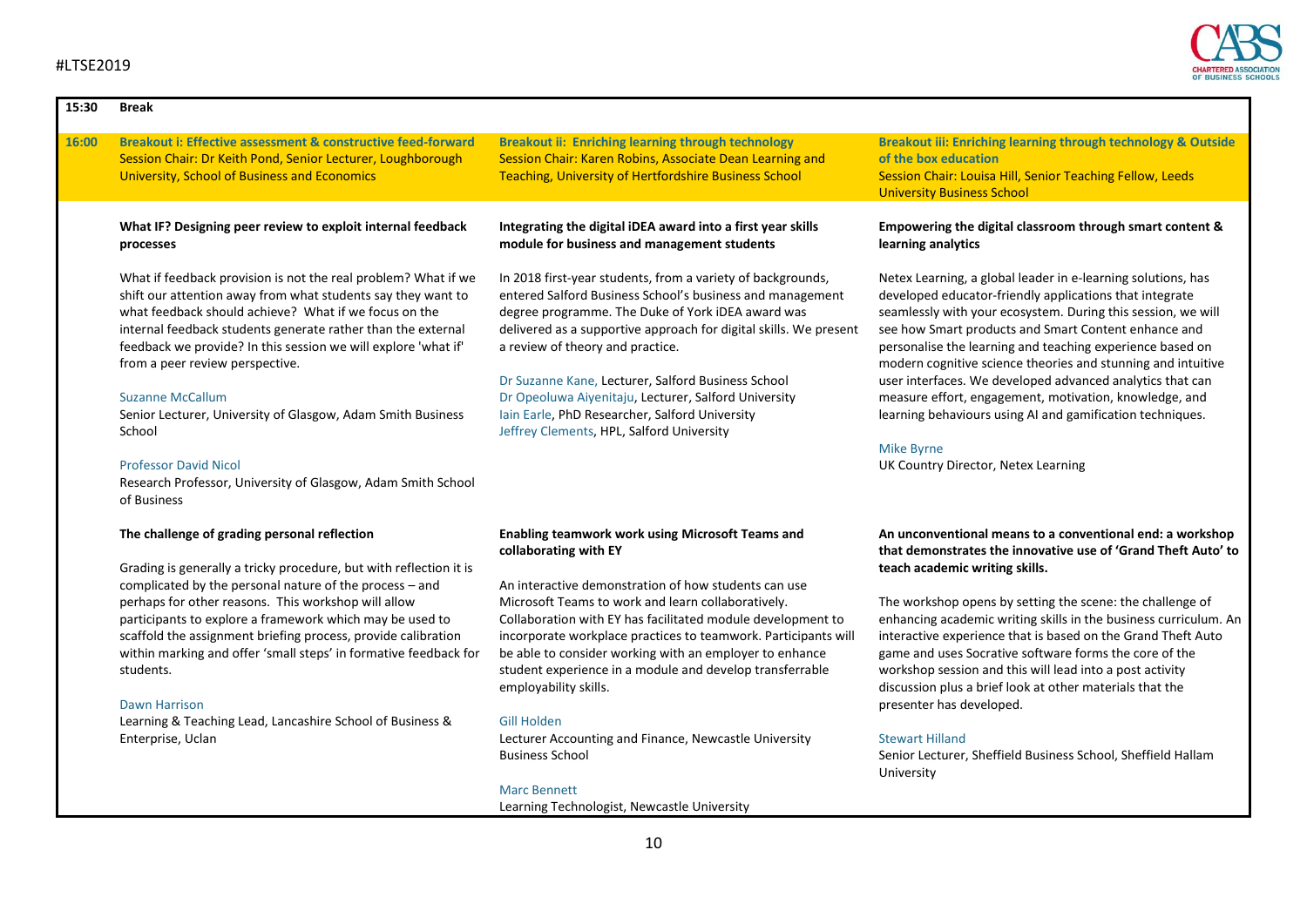

| 16:00 | <b>Breakout iv: Research informed teaching</b><br>Session Chair: Professor Heather McLaughlin,<br><b>Dean, Coventry Business School</b>                                                                                                                                                                                                                                                                                                                                                                                                                                                                                    | <b>Breakout v: Learning beyond the classroom</b><br>Session Chair: Dr Adam Shore, Director<br>Academic, Liverpool Business School, Liverpool<br><b>John Moores University</b>                                                                                                                                                                                                                                                                                                                                                         | <b>Breakout vi: Effective assessment &amp;</b><br>constructive feed-forward<br>Session Chair: Pradeep Passi, Director of<br>Academic Development, Lancashire School of<br><b>Business &amp; Enterprise</b>                                                                                                                                                                                                                                                                                                                                                 | <b>Breakout vii: Developing enterprising, ethical</b><br>and work-ready graduates<br>Session Chair: Dr Paul Cashian, Associate Dean<br>(Student Experience), Coventry University                                                                                                                                                                                                                                                                                                                                                                             |
|-------|----------------------------------------------------------------------------------------------------------------------------------------------------------------------------------------------------------------------------------------------------------------------------------------------------------------------------------------------------------------------------------------------------------------------------------------------------------------------------------------------------------------------------------------------------------------------------------------------------------------------------|---------------------------------------------------------------------------------------------------------------------------------------------------------------------------------------------------------------------------------------------------------------------------------------------------------------------------------------------------------------------------------------------------------------------------------------------------------------------------------------------------------------------------------------|------------------------------------------------------------------------------------------------------------------------------------------------------------------------------------------------------------------------------------------------------------------------------------------------------------------------------------------------------------------------------------------------------------------------------------------------------------------------------------------------------------------------------------------------------------|--------------------------------------------------------------------------------------------------------------------------------------------------------------------------------------------------------------------------------------------------------------------------------------------------------------------------------------------------------------------------------------------------------------------------------------------------------------------------------------------------------------------------------------------------------------|
|       | Intellectual challenge in contemporary<br>business education: A phenomenographic<br>study with staff and students<br>Recent policy discussions on the nature of<br>teaching excellence have highlighted the<br>importance of intellectual challenge in UK<br>higher education. Taking as our case a UK<br>Business School, this presentation will outline<br>the findings from a project funded by BA<br>Leverhulme in which we employ a<br>phenomenographic approach to understand<br>how intellectual challenge is understood,<br>conceptualised and realised. Implications for<br>business education will be discussed. | Practice based teaching: A different type of<br>module<br>Mirroring the student experience, participants<br>will discuss co-creation as a teaching<br>methodology and the framework to enable<br>students to work interdependently and<br>develop professional practice based skills.<br>Participants will then produce an activity, using<br>the framework to create a measurement for a<br>skill of their choosing.<br>David Soehren, Senior Lecturer, Programme<br>Leader Business & HRM, LJMU Liverpool<br><b>Business School</b> | Circular student feedback-response model for<br>continuous development<br>This research paper introduces the circular<br>student feedback-response (CSFR) model as an<br>innovative model for improving the use of<br>student surveys with a special focus on course<br>feedback that should facilitate an interactive<br>mechanism for collecting feedback along with<br>a responsive action plan. The model ensures a<br>timely response to students' feedback<br>comments as well as evaluating the<br>implemented actions.<br><b>Dr Shereen Nassar</b> | How live case experiential learning can<br>enhance student's perceptions of their<br>employability skills: A study on 'being honest<br>and ethical' and 'problem solving and critical<br>analysis'<br>This paper focus on the report by CMI,<br>Chartered ABS and ISE (2018) entitled '21st<br>Century Leaders' to present research findings<br>of how a live case experiential learning<br>approach to pedagogy can enhance graduate<br>employability, with a particular focus on being<br>honest and ethical and problem solving and<br>critical analysis. |
|       | Dr Berry O'Donovan<br>Principal Lecturer, Oxford Brookes Business<br>School                                                                                                                                                                                                                                                                                                                                                                                                                                                                                                                                                | Maureen Royce, Associate Dean, Education,<br>HR Programmes Leader, LJMU Liverpool<br><b>Business School</b><br>Bridging the skills gap: How can educators                                                                                                                                                                                                                                                                                                                                                                             | Assistant Professor in Business Management,<br>School of Social Sciences, Heriot-Watt<br><b>University Dubai Campus</b>                                                                                                                                                                                                                                                                                                                                                                                                                                    | Katie Gray, Tutor, Newcastle Business School                                                                                                                                                                                                                                                                                                                                                                                                                                                                                                                 |
|       | The impact of exogenous and endogenous<br>factors on students' perceived performance:<br>the case of non-specialist accounting courses                                                                                                                                                                                                                                                                                                                                                                                                                                                                                     | and publishers together create work-ready<br>business graduates?<br>This interactive session will explore the skills-                                                                                                                                                                                                                                                                                                                                                                                                                 | How independent should independent<br>learners be in higher education? How to use<br>scaffolding and gamification to support and<br>enhance open learning?                                                                                                                                                                                                                                                                                                                                                                                                 | <b>Collaborating with employers: Beyond the</b><br>guest lecture<br>This workshop will provide opportunities to                                                                                                                                                                                                                                                                                                                                                                                                                                              |
|       | This study evaluates the determinants of<br>perceived academic performance of non-<br>specialist accounting students. Considering<br>actual and initially expected performance, we<br>use two statistical methods and 232<br>observations to assess the impact of<br>endogenous and the exogenous factors on the<br>students' perceived academic achievement.                                                                                                                                                                                                                                                              | based challenges you face with your different<br>student groups and consider how educators<br>and publishers can collaborate to create work-<br>ready business graduates. Key questions for<br>discussion include: What are you doing to help<br>students with their critical thinking skills? How<br>will you create a data literacy and data science<br>curriculum that works for you?                                                                                                                                              | This workshop will trigger and drive discussion<br>on what we mean by, our expectations from,<br>and our approach towards, "independent<br>learners". My experience has shown that<br>extensive and explicit guidance and support<br>are vital to the success of student<br>transformation and educational gain<br>generation.                                                                                                                                                                                                                             | understand the role of employer collaboration<br>within teaching. The learning outcomes will<br>focus on increasing the impact of employer led<br>engagement with a focus on how we can<br>develop a sophisticated understanding of<br>employer collaboration and the ways in which<br>this collaboration can effectively be embedded<br>into the curriculum.                                                                                                                                                                                                |
|       | Dr Nicholas Tsitsianis<br>Senior Lecturer, Queen Mary University of<br>London                                                                                                                                                                                                                                                                                                                                                                                                                                                                                                                                              | Rachel Crookes, Head of SAGE Campus, SAGE<br>Publishing<br>Matthew Waters, Senior Commissioning<br>Editor, SAGE Publishing                                                                                                                                                                                                                                                                                                                                                                                                            | Dr Dora Chan<br>Principal Lecturer, Sheffield Hallam University                                                                                                                                                                                                                                                                                                                                                                                                                                                                                            | Dr Ali Owrak, Senior Lecturer in Service<br>Systems and Digital Business, Alliance<br>Manchester Business School                                                                                                                                                                                                                                                                                                                                                                                                                                             |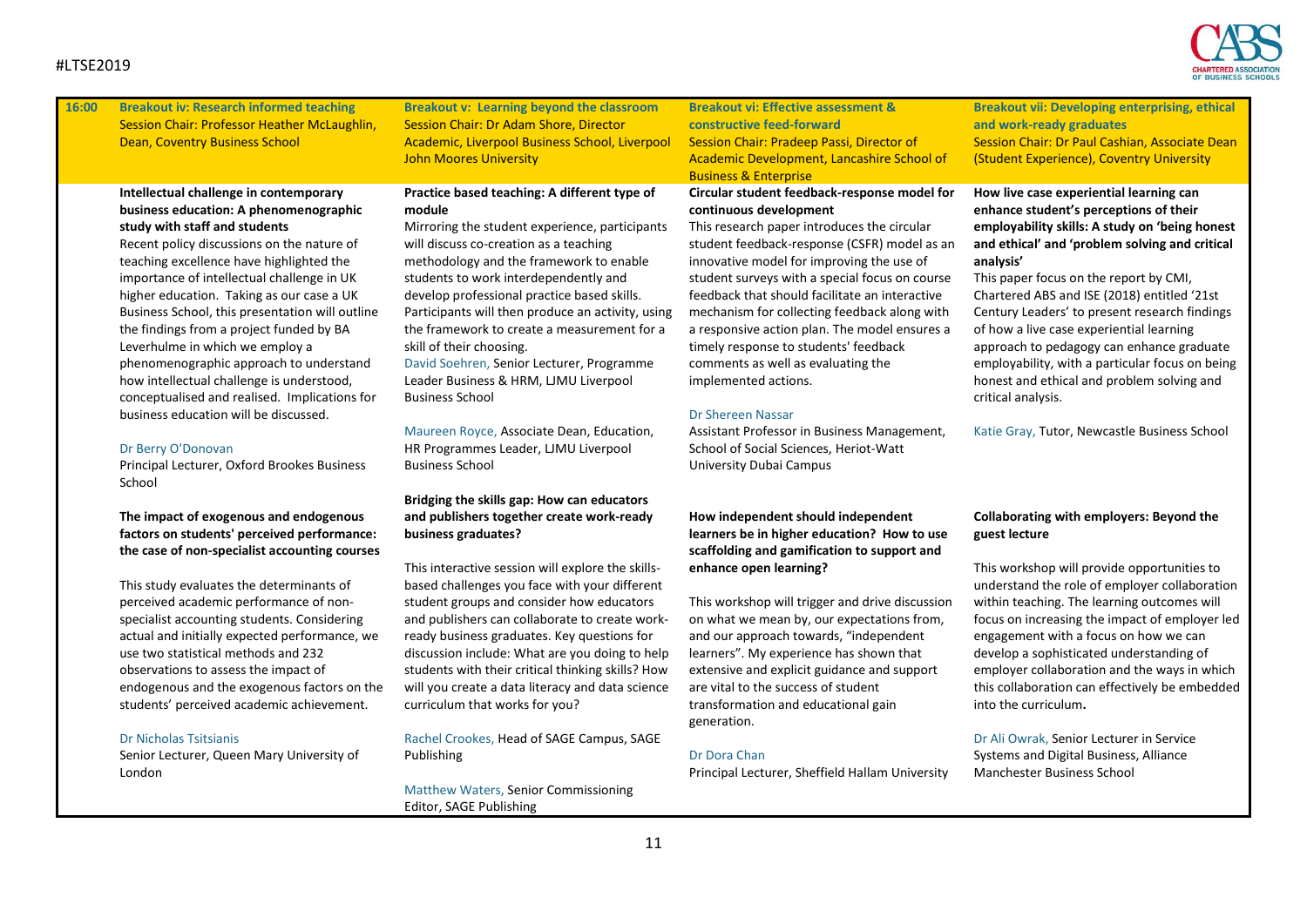

#### **16:00 Breakout viii: Roundtable Discussions**

Participants can select 1 of the 15 roundtable discussions. Each roundtable will last up to 60min

Discussion 1: **Using holistic assessment rubrics in order to increase student attainment and student well-being** 

Can use of holistic assessment rubrics help with student attainment and well-being? In this session we attempt to answer this question by presenting the results of a pilot study, explaining briefly what a holistic rubric is and why we decided to use it. Participants will have the opportunity to create their own rubric and discuss the pros and cons of this approach.

Sarah Honeychurch, Teaching Fellow, University of Glasgow, Adam Smith Business School Dr Anna Morgan-Thomas, Senior Lecturer, University of Glasgow, Adam Smith Business School

#### Discussion 2: **Workplace lessons for assessing group activities**

Evolving workplaces and new labour demand patterns require more complex 'groupworking' skills from new graduates. How do HEIs respond to this in terms of developing student capability to collaborate and cooperate with peers? This discussion will explore models of potential response ranging from working together, acting jointly or joining forces to sharing in, pitching in and working side by side. Dr Cheryl Gordon, Senior Lecturer, University of Central Lancashire

#### Discussion 3: **Exploring group-work and physical space: a case study in factors influencing student success**

We discuss the links between student confidence, learning perspective and classroom space. We propose that the physical space impacts student interaction as 'novice' learners may not fully benefit from teaching innovations relying on technology. By contrast, students with an 'expert' approach to learning are likely to be unfazed by technology and benefit from innovations. Our round table explores how this effect is amplified by physical location.

Judy Cohen, Lecturer in Accounting and Business Education, University of Kent Dr Alison Dean, Associate Dean (Education), Kent Business School

#### Discussion 4: **Opening a space of alternative forms, collaborations and portfolios as part of our critical and creative practices**

From our experiences teaching and researching enterprise-entrepreneurship-leadership, we invite those seeking alternative forms and collaborations to disturb what we feel are the traditional approaches in these fields and more commonly used methods as these "do not seem to have the capacity to raise and address reflexive and critical questions". To do so, we are using portfolios as part of our critical and creative practices in capturing student insight together with their creative skillfulness in addressing societal issues.

Dr Pam Seanor, Senior Lecturer in Strategy and Enterprise, University of the West of England Doris Schedlitzki, Associate Professor in Organisational Leadership, University of the West of England Discussion 9: **Assessment feedback: A waste of time or the road to enlightenment?**

In this roundtable we will explore the following questions: How could I motivate students to read assessment feedback? How could I encourage students to engage with this feedback and act upon it? Would this contribute to an improvement in the course NSS results?

Stephanie Liberman, Acting Course Leader, BA (hons) Buying and Merchandising Course, The London College of Fashion

#### Discussion 10: **Are we enabling postgraduate students to develop the skills, knowledge and behaviours they need to manage work experience opportunities?**

Work experience and experiential projects are key to Nottingham Business School's personalisation initiative. In this roundtable discussion, we would like to explore how to successfully prepare PGT students for work experience and experiential projects. Dr Shelley Clark, Principal Lecturer in Personalisation, Nottingham Business School Liza Pybus, Principal Lecturer, Assistant Head of PG Programmes, Nottingham Business School

#### Discussion 11: **Reconceptualising employability: exploring the implications of widening participation in Higher Education for learning design of personal and professional skills development**

We aim to challenge the normative assumptions inherent in current considerations of student employability through roundtable debate focusing on the implications of widening participation in Higher Education for the learning design of curricula and co-curricular activities relating to personal and professional skills development.

Professor Zoe Morrison, Head of Department of Human Resource Management and Organisational Behaviour, University of Greenwich Business School Jon Sibson, Pro Vice Chancellor, University of Greenwich Business School

#### Discussion 12: **Developing marketing skills in the curriculum: What, where, how, and why?**

Mainly for marketers but open to others pondering what kinds of skills can universities best target to turn out enterprising, ethical and work-ready graduates. Where are skills most usefully developed? How to teach and assess them? And why should skills (rather than knowledge) be so central to teaching and learning? We may not find answers to these questions, but we may find better questions.

Dr Terry O'Sullivan, Senior Lecturer in Management, The Open University Business School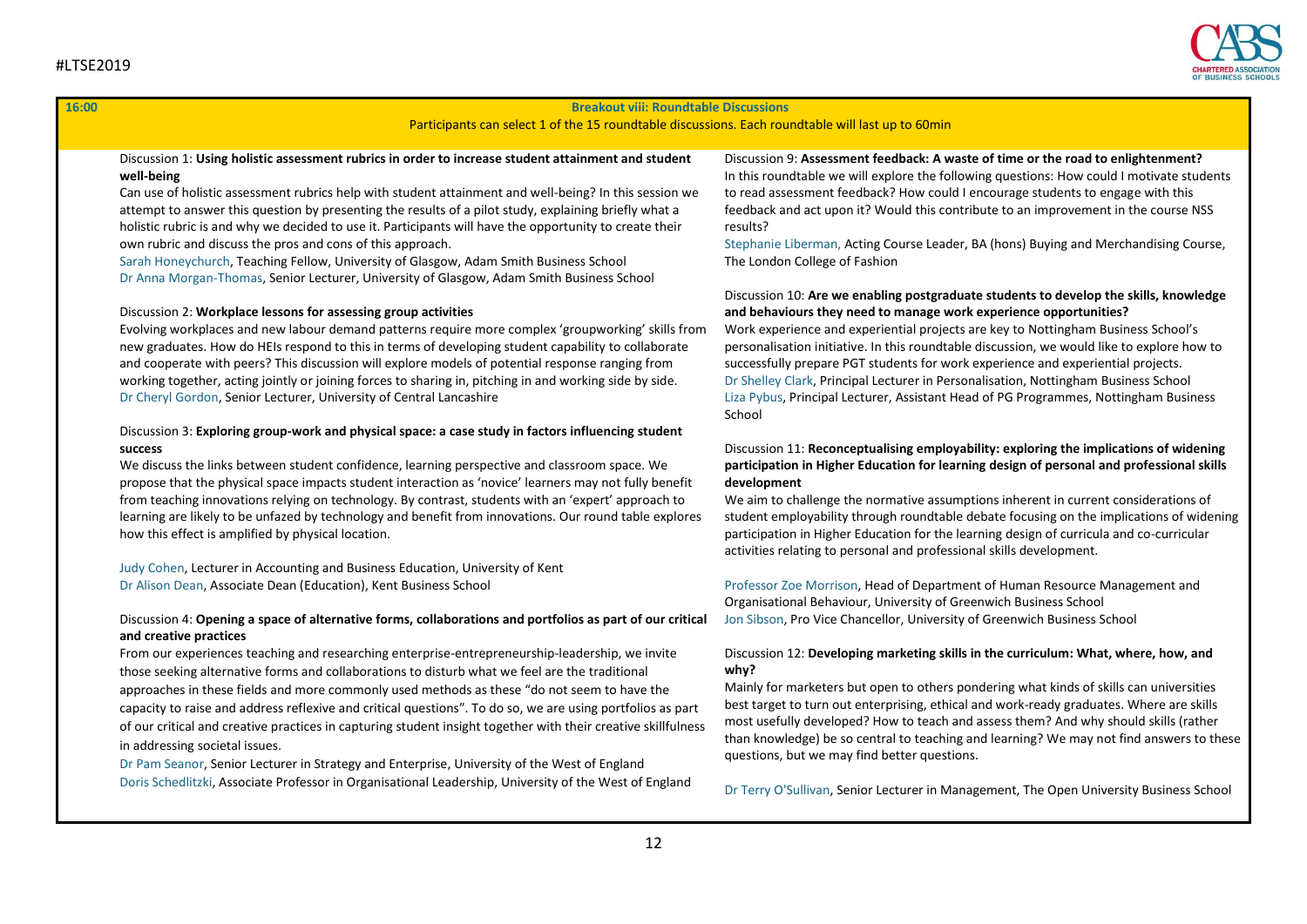

#### Discussion 5: **Assessed e-journals and benefits for reflective learning**

This roundtable will focus on the use of e-journals and their potential benefit for assessment and reflection. It is based on a project undertaken in Ulster University Business School, where the effectiveness of e-journals was examined through student survey and staff reflective logs. Initial analysis indicates that e-journals encourage independent learning, enhance knowledge and understanding, develop critical reflection and support students with formative feedback.

Clare Carruthers, Senior lecturer, Ulster University Business School

#### Discussion 6: **The Business Solution Centre is on a road-show: A student led project supporting the Southwark small business community and beyond**

In 2016 the LSBU School of Business embarked upon a new initiative to develop a student-led project with the aim to enhance and further develop the enterprise skills of the business students and to contribute to local business community in Southwark area. In this session we will share our journey thus far and brainstorm how to further refinement and improve the initiative.

Dr Heba Younis, Lecturer Innovation, Enterprise and Entrepreneurship, London South Bank University

#### Discussion 7: **Ready or not, here they come: Ensuring our Gen Z graduates are ready for the workplace**

The discussion will focus on the challenge of motivating students to engage in the placement/internship process. Our experience at Liverpool Business School suggests that the student's decision whether to engage in the process is a complex one with many influential factors. Participants will be able to share their own experiences and take away examples of good practice.

Lucy McGrath, Programme Manager/Senior Lecturer, Liverpool Business School, Anne Pettitt, Placement Learning Support Officer, Liverpool Business School

#### Discussion 8: **A tale of two cities: Sheffield Hallam & Bath Spa - using technology to support collaboration and creativity between students, employers & academics**

Bath Spa Business School has collaborated with Sheffield Hallam's award-winning 'Venture Matrix' team to develop a new applied-learning module. This round-table session will demonstrate how via inter-institutional collaboration, best practices from two leading HEIs can be brought together and adapted successfully in a new context. It will particularly focus on how technology can be used to support learning, creativity and collaboration between students, employers & academics.

Charmaine Myers, Senior Lecturer, Sheffield Hallam University Deborah Bowe, Senior Lecturer, Bath Business School

17:10 **End of Day One**

#### 19:10 **Drinks Reception and Gala Dinner**

#### Discussion 13: **Is business ethics education effective?**

This roundtable invites and encourages administrators and faculty in business education to reflect on their current approaches to ethics education, the effectiveness of the methods involved and the environmental challenges they face as well as suggesting best practices and possible solution. In debating these key issues of business ethics education participants might find practical solutions to bolster this critical component of the curriculum.

Dr Andreea Bordianu, Postgraduate Head of the Year, Leeds University Business School Jessica Johnson, Director of Postgraduate Programmes, Leeds University Business School

#### Discussion 14: **Understanding degree apprenticeship and the student experience**

This roundtable discusses the nature of the apprenticeship student identity to consider: How do apprentices perceive themselves as developing learners and the impact of these perceptions on their expectations at university? The role of employers/ employment in formation of their learner identity? And what are the implications for managing induction and transition?

Ayesha Owusu-Barnaby, Course Director Apprenticeships, London South Bank University Business School

#### Discussion 15: **Liberal arts & business education**

What do we think are the essential components of business/management education? What knowledge does one need to have to work in business? For example, does one need to know supply chain management or does one need to know systems and relationships? This roundtable invites an open, tabula rasa exploration of business education reconceived from a liberal arts perspective.

Jas Ahmad, Associate Professor, Middlesex University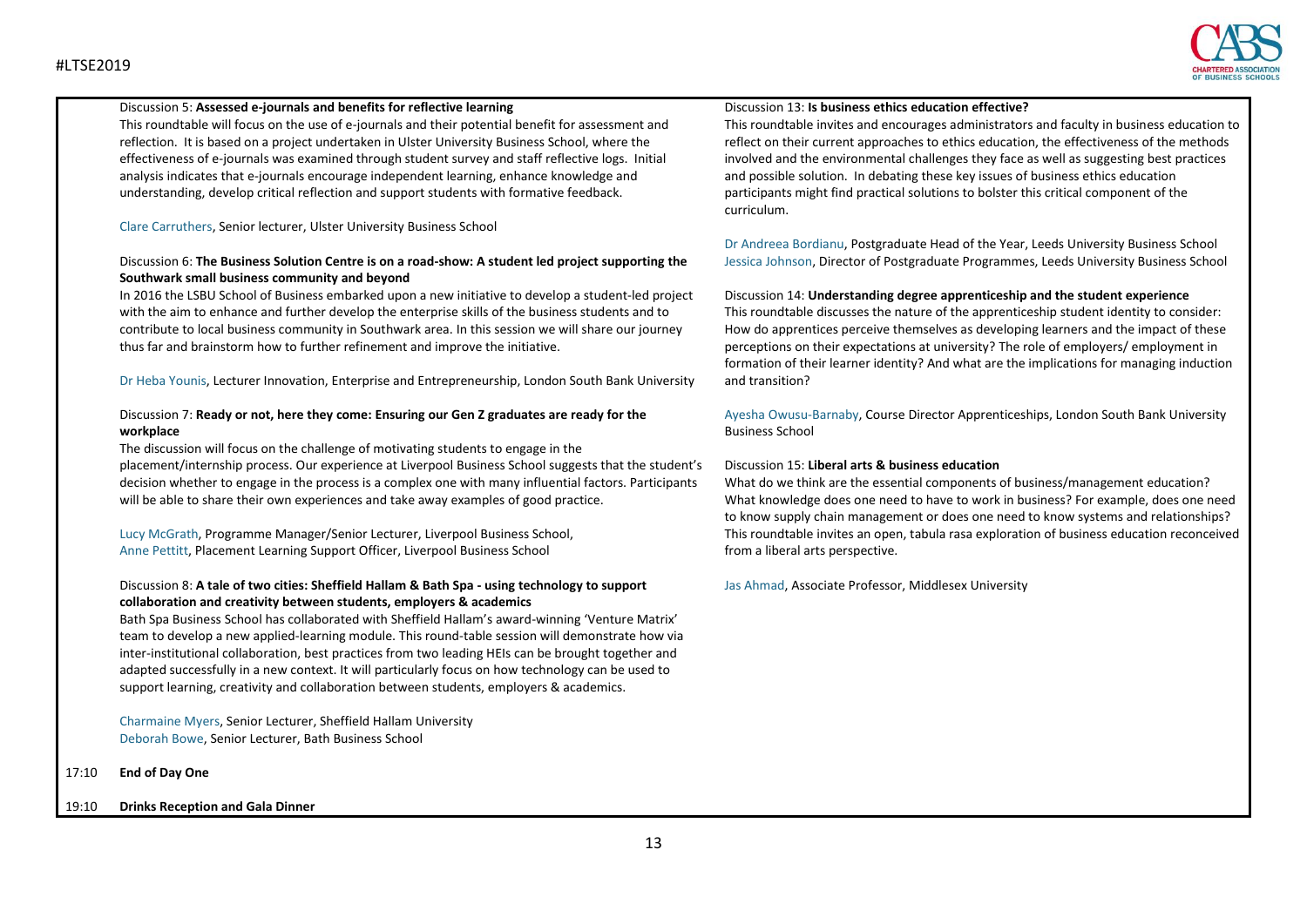

| 08:50 | Registration and refreshments                                                                                                                                                                                                                                                                                                                                                                                                                                                                                                                                                                                                                                   |                                                                                                                                                                                                                                                                                                                                                                                                                                                                                                                                                                                                                                                                                                                            |                                                                                                                                                                                                                                                                                                                                                                                                                                                                                                                                                                                                                                                                         |
|-------|-----------------------------------------------------------------------------------------------------------------------------------------------------------------------------------------------------------------------------------------------------------------------------------------------------------------------------------------------------------------------------------------------------------------------------------------------------------------------------------------------------------------------------------------------------------------------------------------------------------------------------------------------------------------|----------------------------------------------------------------------------------------------------------------------------------------------------------------------------------------------------------------------------------------------------------------------------------------------------------------------------------------------------------------------------------------------------------------------------------------------------------------------------------------------------------------------------------------------------------------------------------------------------------------------------------------------------------------------------------------------------------------------------|-------------------------------------------------------------------------------------------------------------------------------------------------------------------------------------------------------------------------------------------------------------------------------------------------------------------------------------------------------------------------------------------------------------------------------------------------------------------------------------------------------------------------------------------------------------------------------------------------------------------------------------------------------------------------|
| 09:20 | Welcome                                                                                                                                                                                                                                                                                                                                                                                                                                                                                                                                                                                                                                                         | Professor Heather McLaughlin, Dean, Coventry Business School and Vice Chair, Chartered ABS Learning, Teaching & Student Experience Committee                                                                                                                                                                                                                                                                                                                                                                                                                                                                                                                                                                               |                                                                                                                                                                                                                                                                                                                                                                                                                                                                                                                                                                                                                                                                         |
| 09:30 | Keynote Address: Contract Cheating and Essay Mills. What are they and what can we do about it<br>approaches to preventing and detecting it through assessment design, education and regulation.                                                                                                                                                                                                                                                                                                                                                                                                                                                                 | It is currently very easy for students to pay someone else to do their work for them (contract cheating). Phil will present recent research on the scale, nature and impact of contract cheating, and                                                                                                                                                                                                                                                                                                                                                                                                                                                                                                                      |                                                                                                                                                                                                                                                                                                                                                                                                                                                                                                                                                                                                                                                                         |
|       | Dr Phil Newton, Head of Learning and Teaching, Swansea University Medical School                                                                                                                                                                                                                                                                                                                                                                                                                                                                                                                                                                                |                                                                                                                                                                                                                                                                                                                                                                                                                                                                                                                                                                                                                                                                                                                            |                                                                                                                                                                                                                                                                                                                                                                                                                                                                                                                                                                                                                                                                         |
| 10:10 | Breakout i: Effective assessment & constructive feed-forward<br>Session Chair: Graham McDonald, Programme Convenor -<br>Accounting and Finance, Roehampton Business School                                                                                                                                                                                                                                                                                                                                                                                                                                                                                      | <b>Breakout ii: Enriching learning through technology</b><br>Session Chair: Dr Agnieszka Herdan, Principal Lecturer,<br>Accounting and Finance, University of Greenwich Business<br><b>School</b>                                                                                                                                                                                                                                                                                                                                                                                                                                                                                                                          | <b>Breakout iii: Outside of the box education</b><br>Session Chair: Dr Cathy Minett-Smith, Associate Dean (Student<br>Experience), University of Bedfordshire, Business School                                                                                                                                                                                                                                                                                                                                                                                                                                                                                          |
|       | Minding the gap: The Team Based Learning (TBL) approach in<br>teaching economics                                                                                                                                                                                                                                                                                                                                                                                                                                                                                                                                                                                | From Manchester to Silicon Valley: Integrating blended, active<br>and authentic learning                                                                                                                                                                                                                                                                                                                                                                                                                                                                                                                                                                                                                                   | A global classroom: Evaluation of effectiveness of team-<br>based international virtual collaboration projects                                                                                                                                                                                                                                                                                                                                                                                                                                                                                                                                                          |
|       | We present the results of the application of the Team Based<br>Learning (TBL) approach to a final year undergraduate core<br>economics course, and we demonstrate the main features of<br>this innovative pedagogy by engaging with the participants.<br>Our results show that TBL is a very rewarding and enjoyable<br>experience which not only engaged students but drew us<br>closer to their way of learning.<br>Dr Gabriella Cagliesi<br>Principal Lecturer, Faculty of Business of the University of<br>Greenwich<br><b>Mahkameh Ghanei</b><br>Principal Lecturer (Quality Assurance Coordinator), Faculty of<br>Business of the University of Greenwich | Developing digital skills has never been as important as it is<br>today. This co-hosted session explores how innovative pedagogy<br>and has been used to capture student imagination promoting<br>attendance, engagement, enjoyment and employability. The<br>workshop will provide delegates with practical insight into how<br>students have been successfully encouraged to combine digital<br>marketing theory with hands-on techniques allowing them to<br>create fully functional business apps in practice!<br><b>Paul Davies</b><br>Lecturer in Marketing, Swansea University School of<br>Management<br>Dr Adam Shore<br>Director Academic, Liverpool Business School, Liverpool John<br><b>Moores University</b> | This study evaluates the effectiveness of global virtual student<br>collaboration projects in international business (IB) education.<br>Through the history of the X-Culture Project, 50,000 students<br>from nearly 160 universities in 43 countries worked in global<br>virtual teams (GVTs) as part of their university courses.<br>Drawing on experiential learning, social learning, and<br>intergroup contact theories, the effectiveness of the<br>experiential GVT-based approach was evaluated. Implications<br>for IB education and suggestions for future research are<br>discussed.<br>Karen Lynden<br>Lecturer, University of North Carolina at Greensboro |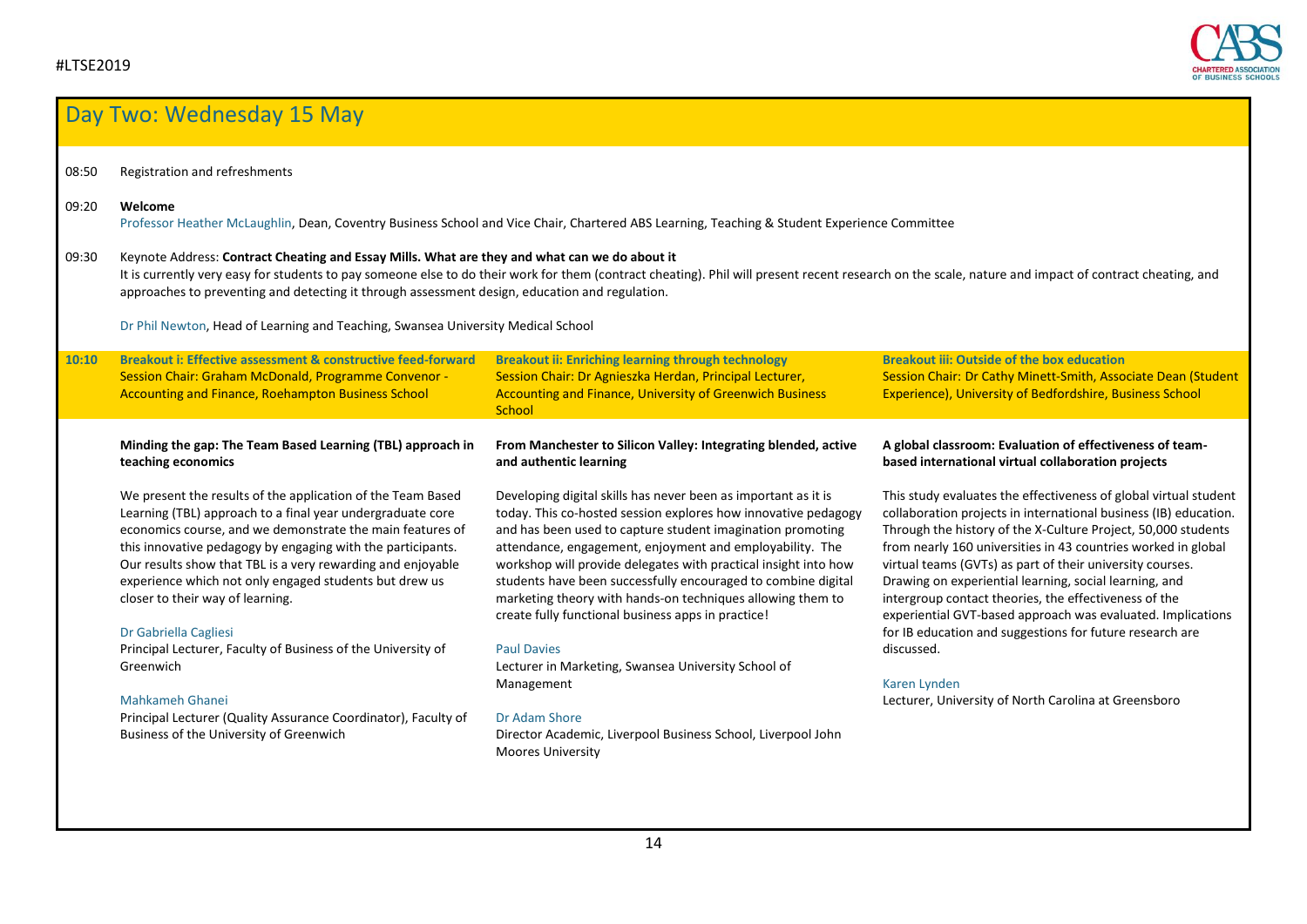

|       | Efficient teaching excellence: Peer to peer assessment                                                                                                                                                                                                                                                                                                                                                                                                                                                                                                                                                                                                                                                                                                                                                           | Digital capabilities: A model to support learners                                                                                                                                                                                                                                                                                                                                                                                                                                                                                                                                                                                                                                                                              | Speed dating on dissertation topic and methodology for final<br>year PG students                                                                                                                                                                                                                                                                                                                                                                                                                                                                                                                                                                                                                                                                                                                                                                         |
|-------|------------------------------------------------------------------------------------------------------------------------------------------------------------------------------------------------------------------------------------------------------------------------------------------------------------------------------------------------------------------------------------------------------------------------------------------------------------------------------------------------------------------------------------------------------------------------------------------------------------------------------------------------------------------------------------------------------------------------------------------------------------------------------------------------------------------|--------------------------------------------------------------------------------------------------------------------------------------------------------------------------------------------------------------------------------------------------------------------------------------------------------------------------------------------------------------------------------------------------------------------------------------------------------------------------------------------------------------------------------------------------------------------------------------------------------------------------------------------------------------------------------------------------------------------------------|----------------------------------------------------------------------------------------------------------------------------------------------------------------------------------------------------------------------------------------------------------------------------------------------------------------------------------------------------------------------------------------------------------------------------------------------------------------------------------------------------------------------------------------------------------------------------------------------------------------------------------------------------------------------------------------------------------------------------------------------------------------------------------------------------------------------------------------------------------|
|       | Teach your students to take back control of their own learning<br>and assessment and increase their assessment literacy using<br>pre-emptive exemplars and comparative judgement.<br>In this workshop we see teaching and assessment from a<br>student's point of view and practice peer to peer assessment.<br>We will discuss engaging with students as partners and<br>empowering students to be fully involved in their learning.<br>Jennifer Rose                                                                                                                                                                                                                                                                                                                                                           | The workshop is an interactive demonstration of the Pebblepad<br>Learner Digital Capabilities Toolkit. Attendees will be able to<br>provide feedback and discuss the relevancy of the tools to their<br>own context. Attendees will also have the opportunity to learn<br>about the complexity and issues involved in translating the<br>existing Jisc digital capability framework into a personalised,<br>holistic and workable strategy.<br><b>Carole Sutton</b>                                                                                                                                                                                                                                                            | In this workshop we will demonstrate the concept of seeing<br>different things in the same image or topic. We will facilitate<br>one-to-one discussion among the audience on a range of given<br>options. The partners and topics will be changed during the<br>session. At the end we will ask the participants to share their<br>experience on how this activity made them see the same topic<br>from a totally different angle.                                                                                                                                                                                                                                                                                                                                                                                                                       |
|       | Lecture in Accounting and Finance, University of Manchester                                                                                                                                                                                                                                                                                                                                                                                                                                                                                                                                                                                                                                                                                                                                                      | Faculty Partnership Manager, Academic Partnerships, University<br>of Plymouth<br><b>Emma Purnell</b>                                                                                                                                                                                                                                                                                                                                                                                                                                                                                                                                                                                                                           | Dr Carrie Rutherford<br>Senior Lecturer, School of Business, London South Bank<br>University                                                                                                                                                                                                                                                                                                                                                                                                                                                                                                                                                                                                                                                                                                                                                             |
|       |                                                                                                                                                                                                                                                                                                                                                                                                                                                                                                                                                                                                                                                                                                                                                                                                                  | Senior Learning Technologist, University of Plymouth                                                                                                                                                                                                                                                                                                                                                                                                                                                                                                                                                                                                                                                                           | Dr Sara Hajikazemi<br>Lecturer in Project Management, School of Business, London<br>South Bank University                                                                                                                                                                                                                                                                                                                                                                                                                                                                                                                                                                                                                                                                                                                                                |
| 10:10 | <b>Breakout iv: Personalised learning journeys</b><br>Session Chair: Dr Maria Kutar, Associate Dean Academic,<br><b>Salford Business School</b>                                                                                                                                                                                                                                                                                                                                                                                                                                                                                                                                                                                                                                                                  | <b>Breakout v: Post-experience education</b><br>Session Chair: Professor Gillian Armstrong, Director of Business<br><b>Engagement, Ulster University</b>                                                                                                                                                                                                                                                                                                                                                                                                                                                                                                                                                                       | <b>Breakout vi: Effective assessment &amp; constructive feed-</b><br>forward<br>Session Chair: Dr Svetlana Warhurst, Director of Education,<br><b>Essex Business School</b>                                                                                                                                                                                                                                                                                                                                                                                                                                                                                                                                                                                                                                                                              |
|       | 'We are all misfits now': Personalising support for students in<br><b>UK higher education</b><br>This session will look at the support offered to non-traditional<br>students at a UK university that has taken an innovative<br>approach to this issue. The research completed has shown that<br>whilst the centralised support provided is seen in broadly<br>negative terms, what has made the difference has been an<br>approach that stresses the human aspect of support and also<br>an informalisation of the local support mechanisms available.<br>This personalisation process, coupled with a view of transition<br>that covers students' entire time at university, has ensured<br>that students feel well supported throughout their studies.<br>Mary Crossan, Senior Lecturer, Coventry University | Leading a geographically dispersed, semi-virtual, autonomous<br>team to deliver a bespoke MSc requires facilitating shared<br>leadership and high emotional intelligence<br>This qualitative case study considers the essential features of<br>leading a geographically dispersed, semi-virtual, autonomous<br>team to deliver a bespoke MSc in Healthcare Leadership. The<br>study takes place over 4 years and utilizes thematic analysis of<br>an autoethnograhic approach to the role of Cohort Director and<br>analysis of bespoke student evaluations that assess the<br>programme against key learning outcomes that take into<br>account team-based learning and delivery by a team of<br>colleagues.<br>Lori Anderson | The spiral of the feedback loop<br>In this project we adopted the perspective that feedback is a<br>communicative act, and that to be truly developmental, it<br>needs to be interactive, to prompt actions, reflection and<br>opportunities to make changes. In this spirit, we devised a<br>piece of assessment (essay) for which it was possible to submit<br>a preliminary outline and to receive feed-forward comments<br>before submitting the final essay. The process was enriched by<br>adding information of expectation of good performance, self-<br>evaluation, reflection and dialogue into the routine process of<br>submission, marking and feedback. We found consistent<br>learning gains and we received praising feedback from<br>students. We aim to apply ipsative feedback at the<br>programme level and we present our proposal. |
|       | Peter Wolstencroft, Senior Lecturer, Coventry University                                                                                                                                                                                                                                                                                                                                                                                                                                                                                                                                                                                                                                                                                                                                                         | Lecturer, Alliance Manchester Business School                                                                                                                                                                                                                                                                                                                                                                                                                                                                                                                                                                                                                                                                                  | Dr Gabriella Cagliesi<br>Principal Lecturer, Faculty of Business of the University of<br>Greenwich                                                                                                                                                                                                                                                                                                                                                                                                                                                                                                                                                                                                                                                                                                                                                       |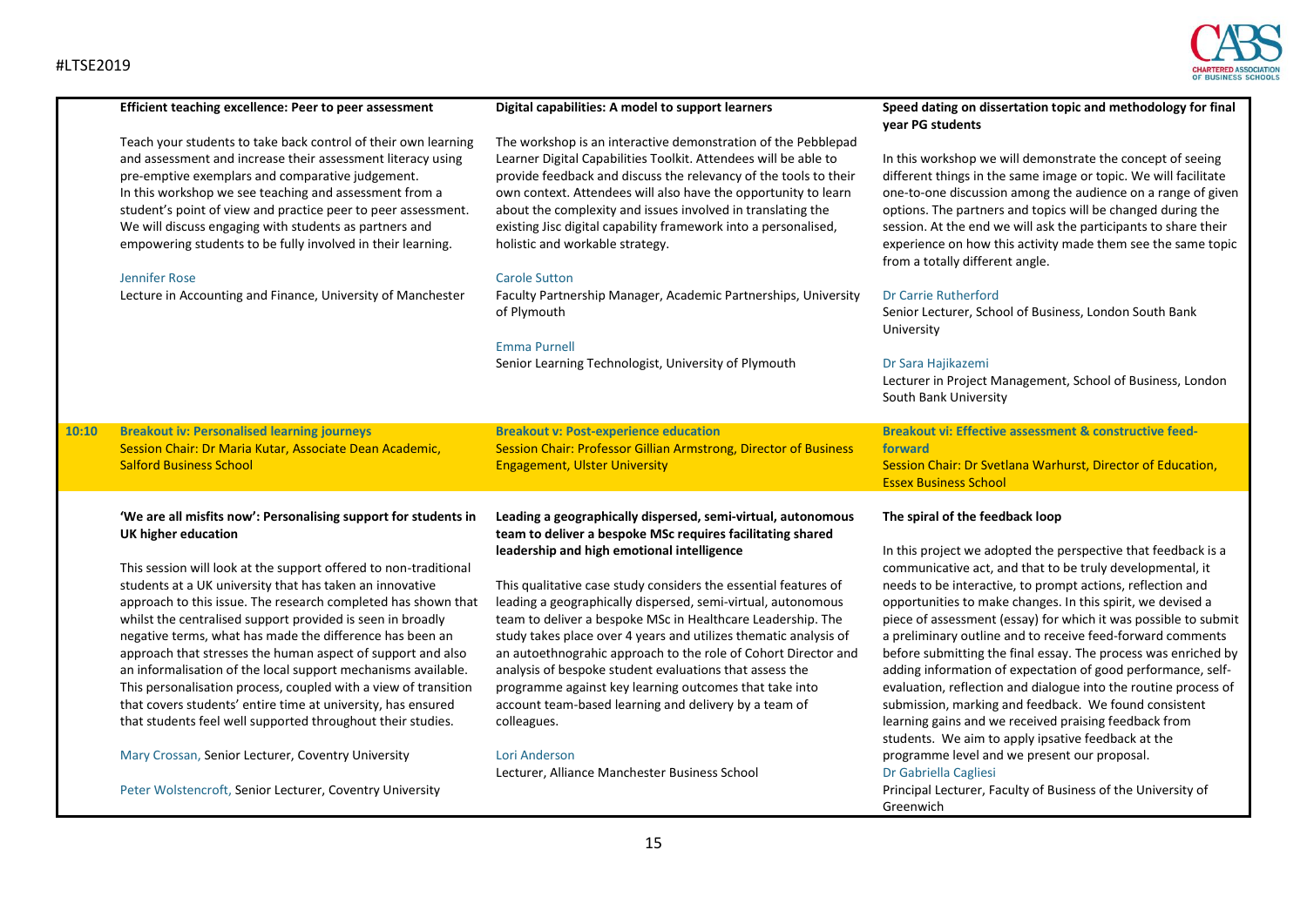

#### **Personalised learning: Making students 'business ready'**

Postgraduate students need to develop skills to make them ready for employment. A 'one size fits all' approach to developing business skills does not work, but how can we tailor it to different student needs? Aston Business School have developed their professional development programme to focus more specifically on business skills, and on giving students the opportunity to work on 'live' business projects.

#### Kathy Daniels

Associate Dean: Learning and Teaching, Aston Business School

#### **Critical success factors for taking your programmes online**

In this session we explore some of the critical success factors to consider when taking programmes online. Key principles of good practice and considerations to make when designing, developing and delivering online programmes are discussed and 5 key principles are shared. We will share examples of implementation of these key principles from within the University of Sussex/Pearson partnership.

#### Dr David Walker

Head of Technology Enhanced Learning, University of Sussex

John Roberts Online Learning Consultant, Pearson

#### **Virtual learning environment engagement and outcomes: What data can truly reveal**

Virtual Learning Environments provide us with a wealth of metrics on student engagements, but with big data comes great noise that challenges analytical techniques. Introducing topological data analysis we spring from the analysis of a module at Swansea University to discuss what can be learned from such data, what more would be desirable and, maintaining the root in our experience, review how course design can benefit as a consequence.

#### Dr Simon Rudkin

Senior Lecturer, School of Management, Swansea University

#### Dr Lucy Minford

Lecturer in Economics, School of Management, Swansea University

**10:10 Breakout vii: Presentations: Powered by PechaKucha** Session Chair: Dr Berry O'Donovan, Principal Lecturer, Oxford Brookes Business School

Presentation 1: **Experiential learning: Better results, more fun and more valued** "A truly rewarding experience…beyond great satisfaction" was how one third year undergraduate described a redesigned module on how to start and run a business. Using a £50 investment each team set up and ran two pop-up shops/events, so learning first-hand what it takes to create their own business. As a result, student attainment, engagement and feedback improved significantly.

Marcus Simmons, Lecturer in Enterprise and Entrepreneurship, University of Central Lancashire

#### Presentation 2: **Reimagining induction: A blended-learning approach to welcoming new students**

Our new approach to student induction delivers high-quality, personalised academic and welfare orientation at scale. Combining a short online (MOOC) course with programme-specific welcome events on campus, we encourage students to develop collaborative and self-led learning techniques from their earliest interactions with us and their peers. We'll share successes and challenges from both academic and professional services perspectives.

Dr Alison Truelove, Lecturer in Critical Practice, University of Exeter Business School Gareth Carey Jones, Education Business Partner, University of Exeter Business School Presentation 5: **An approach to inclusive placement within a business school context** This presentation will explore how Level 5 students with specific learning difficulties (SpLDs) were supported to achieve success during their sandwich year placement search and subsequent yearlong placement experience in industry. We will also identify a set of minimum standards needed to support students with SpLDs who are embarking upon the placement journey.

Michelle Blackburn, Associate Head Student Experience, Sheffield Hallam University Susan Jones, Associate Head Student Experience, Sheffield Hallam University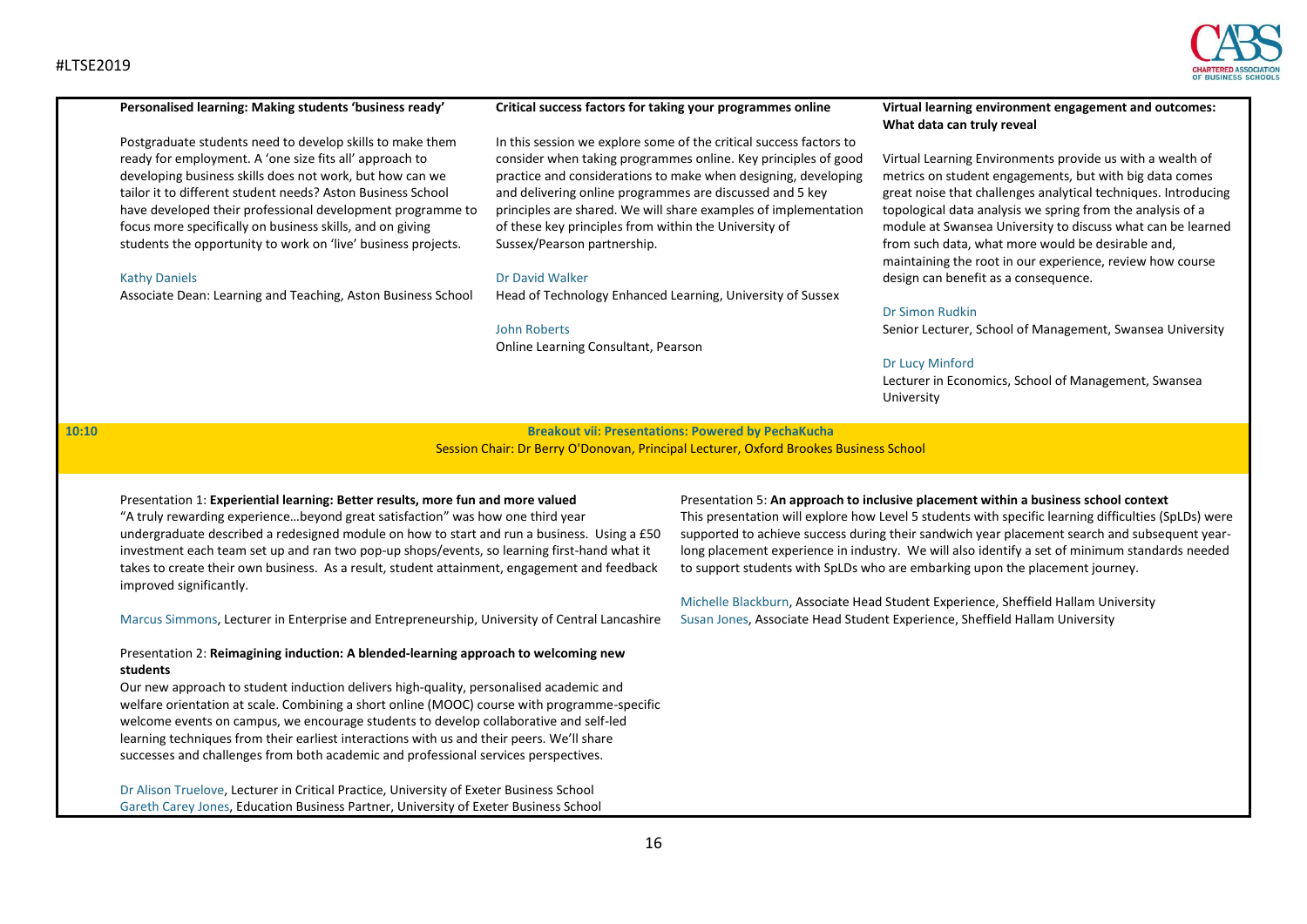

Presentation 3: **Using design thinking methods to revise a personal tutoring system** A whistle-stop tour of how Coventry University's Faculty of Business and Law reviewed, redesigned and planned the implementation of its personal tutoring system, using a timeconstrained, resource efficient, inclusive fast-track approach to problem solving.

Dr Clare Jones, Associate Head - School of Marketing & Management (Student Experience) Faculty of Business & Law, Coventry University

Dr Paul Cashian, Associate Dean (Student Experience), Coventry University

#### Presentation 4: **Engagement, experience, academic support, learning gain, and acts of God: How can programme leaders meet the challenges of the NSS and TEF?**

With increasing measures being available and used for NSS, TEF and GOS Programme teams need to develop time-saving strategies which allow them to easily identify areas for action on progression, engagement and student experience. Tracking learning gain, via subject stream progression and simple traffic light reporting, can offer programme teams a quick triage solution for identifying students who would benefit from intervention.

Frances Bathurst, Student Inclusivity Project Officer, University of the West of England Dr Yvette Morey, Programme Leader and Senior Lecturer, University of the West of England

**11:20 Break** 

Presentation 6: **Connected, experiential and transformative: Utilising simulation, employer collaboration and an inter-university community of practice to develop work ready and able graduates in an Auditing module**

Our presentation shows how we have structured our Auditing module to develop work ready and able graduates through professional skills development. The practical and subjective nature of the subject has been embraced, embedding simulation within the module's delivery and assessment, and collaborating with employers and other universities to inform practice, significantly improving student experience and outcomes.

Dr Susan Whittaker, Learning and Teaching Coordinator Accounting, Economics and Finance, University of the West of England Nicola Horner, Senior Lecturer, University of the West of England

Presentation 7: **Examination without invigilation: A more effective assessment method?** We hypothesise that there are several benefits of allowing students to bring written materials and have some discussions during assessment – a more effective form of preparation and assessment of relevant knowledge and skills rather than short term memory and coping with pin-drop silent exam halls with invigilators policing against plagiarism.

Dr Geethanjali Selvaretnamo, Senior Lecturer, University of Glasgow, Adam Smith Business School Dr Wenya Cheng, Lecturer, University of Glasgow, Adam Smith Business School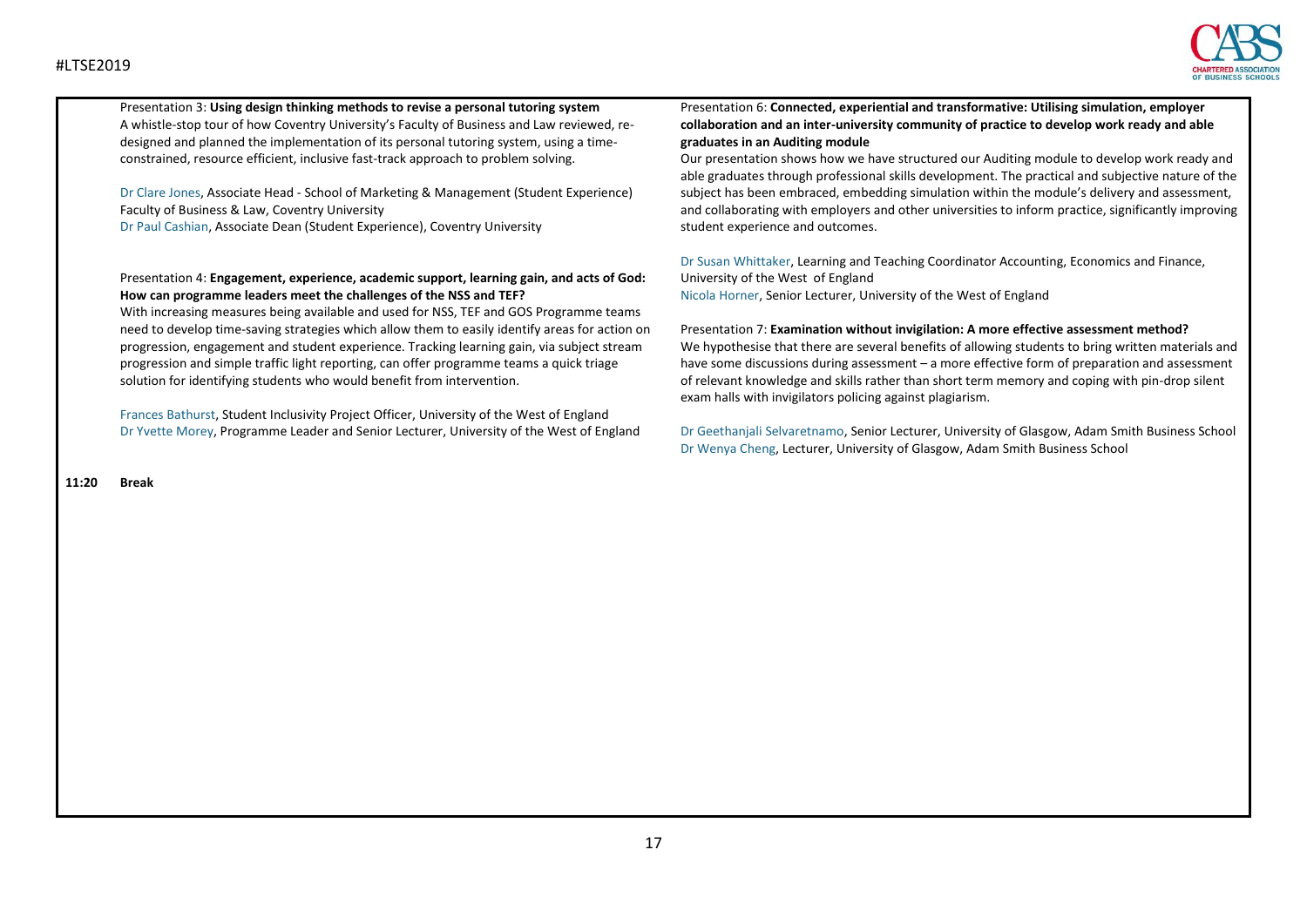

| Breakout i: Effective assessment & constructive feed-forward<br>Session Chair: Dr Berry O'Donovan, Principal Lecturer, Oxford<br><b>Brookes Business School</b>                                                                                                                                                                                                                                                                                                                                             | <b>Breakout ii: Enriching learning through technology</b><br>Session Chair: Professor Jerry Forrester, External Liaison,<br><b>Hertfordshire Business School</b>                                                                                                                                                                                                                                | <b>Breakout iii: Learning beyond the classroom</b><br>Session Chair: Dr Adam Shore, Director Academic, Liverpool<br><b>Business School, Liverpool John Moores University</b>                                                                                                                                                                                                                                                                                                                                   |
|-------------------------------------------------------------------------------------------------------------------------------------------------------------------------------------------------------------------------------------------------------------------------------------------------------------------------------------------------------------------------------------------------------------------------------------------------------------------------------------------------------------|-------------------------------------------------------------------------------------------------------------------------------------------------------------------------------------------------------------------------------------------------------------------------------------------------------------------------------------------------------------------------------------------------|----------------------------------------------------------------------------------------------------------------------------------------------------------------------------------------------------------------------------------------------------------------------------------------------------------------------------------------------------------------------------------------------------------------------------------------------------------------------------------------------------------------|
| Releasing the power of internal feedback: shaping the<br>comparison process                                                                                                                                                                                                                                                                                                                                                                                                                                 | Making group projects work for both the students and<br>lecturer: An assessment of Basecamp as an online tool to aid<br>and monitor collaboration                                                                                                                                                                                                                                               | Bridging the gap: Benefits of a programme of academic skills<br>webinars for executive-level postgraduate students                                                                                                                                                                                                                                                                                                                                                                                             |
| Comparison is a core mechanism of human thought. It<br>underpins memory, categorisation, abstract/relational thinking,<br>decision-making and inferencing. It also mediates all feedback<br>processes. If students do not compare lecturer-comments<br>against their own work, there is no feedback. However, there<br>are many possible comparators (e.g. peer works, textbook<br>explanations, criteria) and each generates different kinds of<br>internal feedback. What if we took this idea seriously? | The presentation will discuss a study which has compared<br>group work in two undergraduate modules. In both modules<br>students work in teams, however students on only one of the<br>modules have access to Basecamp (an online project<br>management and communication tool), and their engagement<br>with it and its impact on their experience has been assessed<br>and will be discussed. | An initiative designed to ease Executive-level postgraduate<br>students back into study is introduced. A formative essay was<br>set during induction, followed by a series of weekly online skills<br>webinars. These webinars not only provided students with a<br>'soft landing' (back) into the world of academia but helped to<br>ease study anxiety and prolong the sense of community, place<br>and belonging established during induction. Programme design<br>and webinar best practice are discussed. |
| <b>Professor David Nicol</b><br>Research Professor: Teaching Excellence Initiative, University of<br>Glasgow                                                                                                                                                                                                                                                                                                                                                                                                | Dr Adam Frost<br>Lecturer (Education) in Entrepreneurship, Queen's<br>Management School                                                                                                                                                                                                                                                                                                         | <b>Neil Crimes</b><br>Apprenticeship Manager (leadership and management),<br>Manchester Metropolitan University Business School                                                                                                                                                                                                                                                                                                                                                                                |
| Student self-regulation and the use of assessment rubrics                                                                                                                                                                                                                                                                                                                                                                                                                                                   | Using an online business simulation: did the theory work in<br>practice?                                                                                                                                                                                                                                                                                                                        | Gender attitudes towards experiential learning on their MBA                                                                                                                                                                                                                                                                                                                                                                                                                                                    |
| This study investigates students' attitudes towards assessment                                                                                                                                                                                                                                                                                                                                                                                                                                              |                                                                                                                                                                                                                                                                                                                                                                                                 | Further details to be announced                                                                                                                                                                                                                                                                                                                                                                                                                                                                                |
| rubrics. Specifically, we examine whether and how self-                                                                                                                                                                                                                                                                                                                                                                                                                                                     | Icarus is a business simulation within an Online MSc with                                                                                                                                                                                                                                                                                                                                       |                                                                                                                                                                                                                                                                                                                                                                                                                                                                                                                |
| regulation affects the way in which students interpret the<br>content of assessment rubrics; students provide inputs to the<br>design of rubrics, and students use rubrics for self-assessment.<br>Our findings may inform colleagues considering the use of<br>assessment rubrics in their teaching and offer advice on design                                                                                                                                                                             | 4,000+ students from over 150 countries participating since<br>July 2016. We share with you some of the useful insights we<br>have gained from student and staff feedback into making it<br>work. We also share with you a hands-on preview of the new<br>app-based version.                                                                                                                    | Dr Victoria Jackson<br>Senior Lecturer, The University of Central Lancashire                                                                                                                                                                                                                                                                                                                                                                                                                                   |
| issues.                                                                                                                                                                                                                                                                                                                                                                                                                                                                                                     | <b>Lynsie Chew</b>                                                                                                                                                                                                                                                                                                                                                                              |                                                                                                                                                                                                                                                                                                                                                                                                                                                                                                                |
| Dr Alvise Favotto<br>Lecturer in Accounting and Finance, University of Glasgow                                                                                                                                                                                                                                                                                                                                                                                                                              | Programme Director: MSc Professional Accountancy, UCL<br>School of Management                                                                                                                                                                                                                                                                                                                   |                                                                                                                                                                                                                                                                                                                                                                                                                                                                                                                |
| Dr William Finlay<br>Lecturer in Accounting and Finance, University of Glasgow                                                                                                                                                                                                                                                                                                                                                                                                                              | <b>Professor Alan Parkinson</b><br>Deputy Director (Education), UCL School of Management                                                                                                                                                                                                                                                                                                        |                                                                                                                                                                                                                                                                                                                                                                                                                                                                                                                |
| Dr Minmin Du                                                                                                                                                                                                                                                                                                                                                                                                                                                                                                |                                                                                                                                                                                                                                                                                                                                                                                                 |                                                                                                                                                                                                                                                                                                                                                                                                                                                                                                                |
| Lecturer in Accounting and Finance, University of Glasgow                                                                                                                                                                                                                                                                                                                                                                                                                                                   |                                                                                                                                                                                                                                                                                                                                                                                                 |                                                                                                                                                                                                                                                                                                                                                                                                                                                                                                                |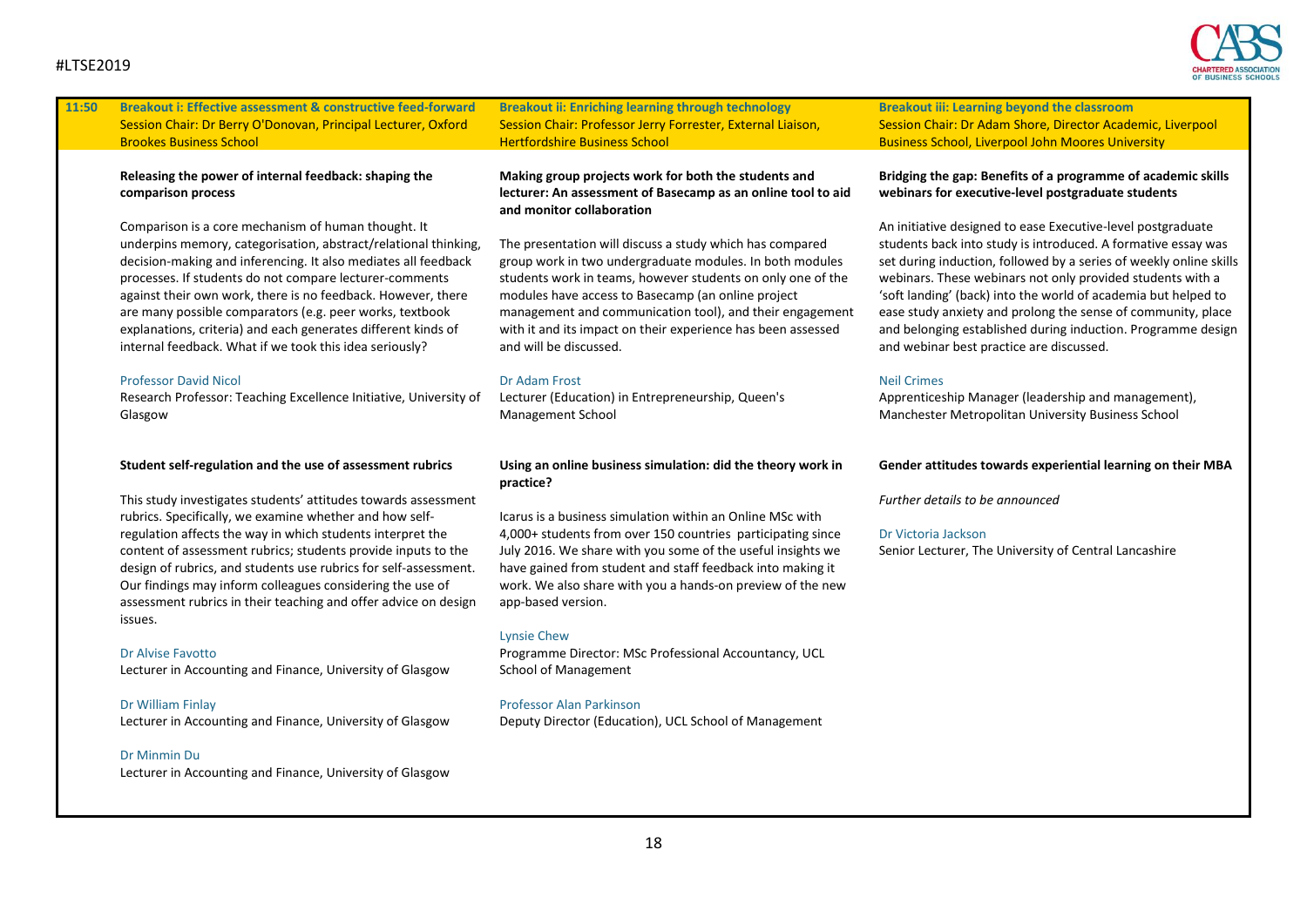

| 11:50 | <b>Breakout iv: Interdisciplinary collaborations</b><br>Session Chair: Professor Helen Williams,<br><b>Associate Dean of Learning and Teaching,</b><br><b>Cardiff Business School</b>                                                                                                                                                                                                                                                                                                                                                                                                                                                                                                                  | <b>Breakout v: Developing enterprising, ethical</b><br>and work-ready graduates<br>Session Chair: Pradeep Passi, Director of<br>Academic Development, Lancashire School of<br><b>Business &amp; Enterprise</b>                                                                                                                                                                                                                                                                                                                                                                                                                                                | <b>Breakout vi: Personalised learning</b><br>Session Chair: Sarah Moore-Williams, Dean,<br>London South Bank University, School of<br><b>Business</b>                                                                                                                                                                                                                                                                                                                                                                                                                                              | <b>Breakout vii: Outside of the box education</b><br>Session Chair: Professor Georgina Andrews,<br>Vice Provost, Bath Spa University; Dean, Bath<br><b>Business School</b>                                                                                                                                                                                                                                                                                                                                                                                                       |
|-------|--------------------------------------------------------------------------------------------------------------------------------------------------------------------------------------------------------------------------------------------------------------------------------------------------------------------------------------------------------------------------------------------------------------------------------------------------------------------------------------------------------------------------------------------------------------------------------------------------------------------------------------------------------------------------------------------------------|---------------------------------------------------------------------------------------------------------------------------------------------------------------------------------------------------------------------------------------------------------------------------------------------------------------------------------------------------------------------------------------------------------------------------------------------------------------------------------------------------------------------------------------------------------------------------------------------------------------------------------------------------------------|----------------------------------------------------------------------------------------------------------------------------------------------------------------------------------------------------------------------------------------------------------------------------------------------------------------------------------------------------------------------------------------------------------------------------------------------------------------------------------------------------------------------------------------------------------------------------------------------------|----------------------------------------------------------------------------------------------------------------------------------------------------------------------------------------------------------------------------------------------------------------------------------------------------------------------------------------------------------------------------------------------------------------------------------------------------------------------------------------------------------------------------------------------------------------------------------|
|       | <b>Building intercultural competence through</b><br>virtual team collaboration across global<br>classrooms<br>Collaborative Online International Learning<br>(COIL) projects incorporate globalisation,<br>technological progress, intercultural and inter-<br>disciplinary experiential learning. In 2017/18<br>instructors in four countries delivered a cross-<br>cultural, virtual teams' project involving a<br>diverse range of business management and<br>communication students. The project aimed<br>to improve intercultural competencies, use of<br>digital channels in cross-border<br>communication and team project<br>management skills.<br>Izzy Crawford, Senior Lecturer and Academic | Incorporating education for sustainable<br>development in the supply chain<br>management curriculum<br>This research aims to assess current ESD<br>practices of supply chain management courses<br>at Aston University and develop a<br>comprehensive framework for improving ESD<br>in the supply chain management curriculum. A<br>survey questionnaire was employed to<br>University's academic staff for assessing the<br>current state of ESD practices implementation<br>in the supply chain management curriculum<br>and their views about future incorporation of<br>ESD practices in the curriculum.<br>Dr Stella Despoudi, Lecturer in Operations & | Personalising the learning journey: Co-<br>creating knowledge in a diverse classroom<br>through personal reflection of professional<br>work experience<br>This research explores an innovative approach<br>to learning and teaching Strategic<br>Management at a Business School. The model<br>is built around personalising students' learning<br>journey through cases that they write, based<br>on their own professional experience and the<br>topics covered in class during the term.<br>Dr Asad Ghalib, Senior Lecturer in<br>Management Sciences, Liverpool Hope<br><b>Business School</b> | New life for an old trick: Use of live case<br>method for improved impact of business<br>schools<br>A renewed attention to the live case can<br>strengthen business school legitimacy through<br>action learning and engaged scholarship. To<br>exemplify this we review the design and<br>impact of an award winning decade-long<br>executive education programme in a top-<br>ranked business school. We discuss ways and<br>challenges for greater use of the live case<br>method.<br>Dr Yasser Bhatti, Lecturer, Innovation and<br>Strategy, Queen Mary University of London |
|       | Strategic Lead, School of Creative and Cultural<br>Business, Robert Gordon University                                                                                                                                                                                                                                                                                                                                                                                                                                                                                                                                                                                                                  | Supply Chain Management, Aston University                                                                                                                                                                                                                                                                                                                                                                                                                                                                                                                                                                                                                     | <b>Application of the Mental Toughness</b><br>Framework to measure impact of PPD                                                                                                                                                                                                                                                                                                                                                                                                                                                                                                                   | How to support international students<br>innovatively                                                                                                                                                                                                                                                                                                                                                                                                                                                                                                                            |
|       | Carrying Newcastle coals to Amsterdam: the                                                                                                                                                                                                                                                                                                                                                                                                                                                                                                                                                                                                                                                             | <b>Beyond the BE programme</b>                                                                                                                                                                                                                                                                                                                                                                                                                                                                                                                                                                                                                                | initiatives: initial findings                                                                                                                                                                                                                                                                                                                                                                                                                                                                                                                                                                      |                                                                                                                                                                                                                                                                                                                                                                                                                                                                                                                                                                                  |
|       | launch and running of a business and                                                                                                                                                                                                                                                                                                                                                                                                                                                                                                                                                                                                                                                                   |                                                                                                                                                                                                                                                                                                                                                                                                                                                                                                                                                                                                                                                               |                                                                                                                                                                                                                                                                                                                                                                                                                                                                                                                                                                                                    | The higher education sector relies upon                                                                                                                                                                                                                                                                                                                                                                                                                                                                                                                                          |
|       | management master's degree at a new<br>international campus<br>This paper shares the experience of launching<br>an existing master's degree in International<br>Management at a newly formed international<br>campus. The paper looks at the design and<br>implementation processes involved with the<br>MSc Business with International Management<br>degree largely targeted for Dutch conversion<br>(to business) undergraduates seeking to<br>enhance their personal profile and<br>employment prospects.                                                                                                                                                                                          | This workshop is an interactive session in<br>which participants will both practice coaching<br>skills and learn about London Southbank<br>University's coaching journey over the past<br>three years. Participants will walk away with<br>clarity on the impact a student-coaching<br>programme can have and practical ways<br>positive education can be embedded in the<br>curriculum.<br>Faye Kilgour, Business School - Coaching Lead,<br>London Southbank University Business School                                                                                                                                                                     | Mental Toughness is defined as: "A personality<br>trait which determines, in large part, how<br>people respond to challenge, stress and<br>pressure, irrespective of their circumstances".<br>This session outlines the mental toughness<br>framework and how it has been applied to<br>provide insight to Manchester Metropolitan<br>University Business School.<br>Nick Dearden, Head of Education, Faculty of<br>Business and Law, Manchester Metropolitan<br>University                                                                                                                        | international students for a variety of reasons.<br>However, it is frequently not a level playing<br>field for these students as they can face<br>numerous challenges along their learning<br>journey. Drawing upon mechanisms<br>introduced by the researcher this paper will<br>highlight some of the tried and tested<br>strategies in supporting international students<br>successfully.<br>Dr Yvonne Moogan, Associate Professor for<br><b>Online Business Education, Leeds University</b>                                                                                  |
|       | Dr Paul Copley, Senior Lecturer, Northumbria<br>University                                                                                                                                                                                                                                                                                                                                                                                                                                                                                                                                                                                                                                             |                                                                                                                                                                                                                                                                                                                                                                                                                                                                                                                                                                                                                                                               | Toni Molyneux, Business Psychologist and<br>Project Manager, AQR International                                                                                                                                                                                                                                                                                                                                                                                                                                                                                                                     |                                                                                                                                                                                                                                                                                                                                                                                                                                                                                                                                                                                  |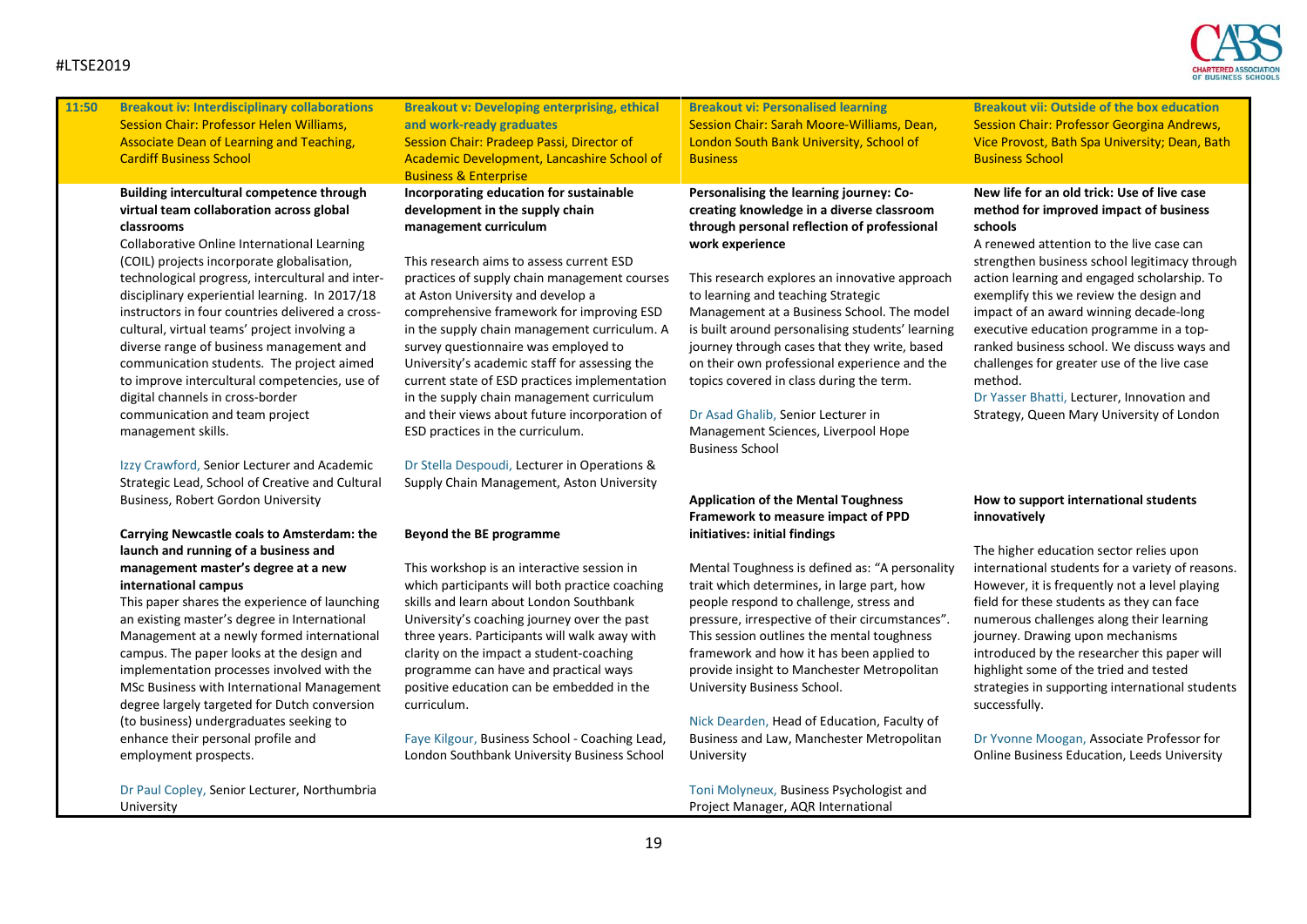

| 13:00 | Lunch<br>During the lunch break a short workshop will take place. This workshop provides an overview of the Chartered ABS"s Leaders in Learning and Teaching (LLT) professional development programme.<br>Attendees will hear from current programme delegates and alumni on their experiences, their career path since joining the programme and their aspirations for teaching and learning in business<br>schools going forward. The workshop will be led by Debra Leighton, Facilitator, Leaders in Learning and Teaching (LLT) and Executive Dean, University of Bedfordshire Business School                                                                                                                                                                                                                                                                                                                                                                                                                                                                                                                                                                                                                                                                          |                                                                                                                                                                                                                                                                                                                                                                                                                                                                                                                                                                                                                                                                                                                                                                                                                                                                                                                                                                                                                                                                                                                                                                                                                                                                                                                                                                    |
|-------|-----------------------------------------------------------------------------------------------------------------------------------------------------------------------------------------------------------------------------------------------------------------------------------------------------------------------------------------------------------------------------------------------------------------------------------------------------------------------------------------------------------------------------------------------------------------------------------------------------------------------------------------------------------------------------------------------------------------------------------------------------------------------------------------------------------------------------------------------------------------------------------------------------------------------------------------------------------------------------------------------------------------------------------------------------------------------------------------------------------------------------------------------------------------------------------------------------------------------------------------------------------------------------|--------------------------------------------------------------------------------------------------------------------------------------------------------------------------------------------------------------------------------------------------------------------------------------------------------------------------------------------------------------------------------------------------------------------------------------------------------------------------------------------------------------------------------------------------------------------------------------------------------------------------------------------------------------------------------------------------------------------------------------------------------------------------------------------------------------------------------------------------------------------------------------------------------------------------------------------------------------------------------------------------------------------------------------------------------------------------------------------------------------------------------------------------------------------------------------------------------------------------------------------------------------------------------------------------------------------------------------------------------------------|
| 14:00 | Breakout i. Certified Management & Business Educator (CMBE): Briefing and Q&A                                                                                                                                                                                                                                                                                                                                                                                                                                                                                                                                                                                                                                                                                                                                                                                                                                                                                                                                                                                                                                                                                                                                                                                               |                                                                                                                                                                                                                                                                                                                                                                                                                                                                                                                                                                                                                                                                                                                                                                                                                                                                                                                                                                                                                                                                                                                                                                                                                                                                                                                                                                    |
|       | Certified Management & Business Educator (CMBE): Briefing and Q&A<br>Find out more about the application criteria, how to apply and how to meet your CPD commitment. Meet members of the team and the CMBE working group.                                                                                                                                                                                                                                                                                                                                                                                                                                                                                                                                                                                                                                                                                                                                                                                                                                                                                                                                                                                                                                                   |                                                                                                                                                                                                                                                                                                                                                                                                                                                                                                                                                                                                                                                                                                                                                                                                                                                                                                                                                                                                                                                                                                                                                                                                                                                                                                                                                                    |
|       | Dr Toby Watson, Deputy Dean (Education), Durham University Business School<br>Sarah Honeychurch, Teaching Excellence Fellow, Adam Smith Business School<br>Nicola Scull, Head of Digital Learning & Libraries, The London Institute of Banking & Finance<br>Barney Roe, Director of Communications, Chartered Association of Business Schools                                                                                                                                                                                                                                                                                                                                                                                                                                                                                                                                                                                                                                                                                                                                                                                                                                                                                                                               |                                                                                                                                                                                                                                                                                                                                                                                                                                                                                                                                                                                                                                                                                                                                                                                                                                                                                                                                                                                                                                                                                                                                                                                                                                                                                                                                                                    |
| 14:00 | <b>Breakout ii, Roundtable Discussions</b><br>Participants can select 1 of the 15 roundtable discussions. Each roundtable will last up to 60min                                                                                                                                                                                                                                                                                                                                                                                                                                                                                                                                                                                                                                                                                                                                                                                                                                                                                                                                                                                                                                                                                                                             |                                                                                                                                                                                                                                                                                                                                                                                                                                                                                                                                                                                                                                                                                                                                                                                                                                                                                                                                                                                                                                                                                                                                                                                                                                                                                                                                                                    |
|       | Discussion 1: "Escaping" traditional technologies: Generating stimulating learning environments<br>through a OneNote Escape Room game<br>This discussion explores how gamification can be used to enrich learning, through technology. An<br>example of a OneNote "Escape Room" will be presented, as a method to challenge and engage<br>students. The discussion poses three fundamental questions relating to (a) the role of Microsoft<br>Office 365 Apps in learning (b) the buy-in of students and (c) the buy-in of tutors/academics.<br>Dr Emma Thirkell, Senior Lecturer, University of Central Lancashire<br>Discussion 2: Digital learning: Obstacles and opportunities for business schools<br>Has the digital revolution passed your school by? Are you untouched by online possibilities? This<br>roundtable blends experience of on-line course certification (EFMD) with a discussion on the<br>opportunities and barriers that on-line learning and teaching heralds. Aimed at leaders in learning<br>and teaching this roundtable aims to raise the level of discussion about digital education in our<br><b>Business Schools.</b><br>Dr Keith Pond, Senior Lecturer in Banking & Economics, Loughborough University, School of Business<br>and Economics | Discussion 9: Degree apprenticeships: The disciplining nature of the standard<br>This roundtable discussion intends to engender a dialogue around the opportunities and<br>challenges presented to training providers by the new Knowledge, Skills, Behaviours<br>framework of apprenticeship standards at degree level. Of particular interest here are<br>potential opportunities and/or tensions between our goal to develop independent, critical<br>thinkers at degree level and the regulatory, competency framework based nature of<br>Apprenticeship Standards.<br>Doris Schedlitzki, Associate Professor in Organisational Leadership, University of the West of<br>England<br>Discussion 10: Stress reduction programmes at university as an initiative to improve<br>student academic performance, experience and employability<br>According to the World Health Organisation, stress is the "health epidemic of the 21st<br>Century". There is a range of possible stress reduction content which can be included as part<br>of compulsory university modules or extracurricular activities and these vary from purely<br>educational content, through cognitive and behavioural training to regular mindfulness<br>practice. What are the costs-benefits of these programmes and what is the most efficient<br>formula for a business school setting? |
|       |                                                                                                                                                                                                                                                                                                                                                                                                                                                                                                                                                                                                                                                                                                                                                                                                                                                                                                                                                                                                                                                                                                                                                                                                                                                                             | Wioletta Nawrot, Affiliate Professor in the Economics, Law and Social Science, ESCP Europe<br><b>Business School</b>                                                                                                                                                                                                                                                                                                                                                                                                                                                                                                                                                                                                                                                                                                                                                                                                                                                                                                                                                                                                                                                                                                                                                                                                                                               |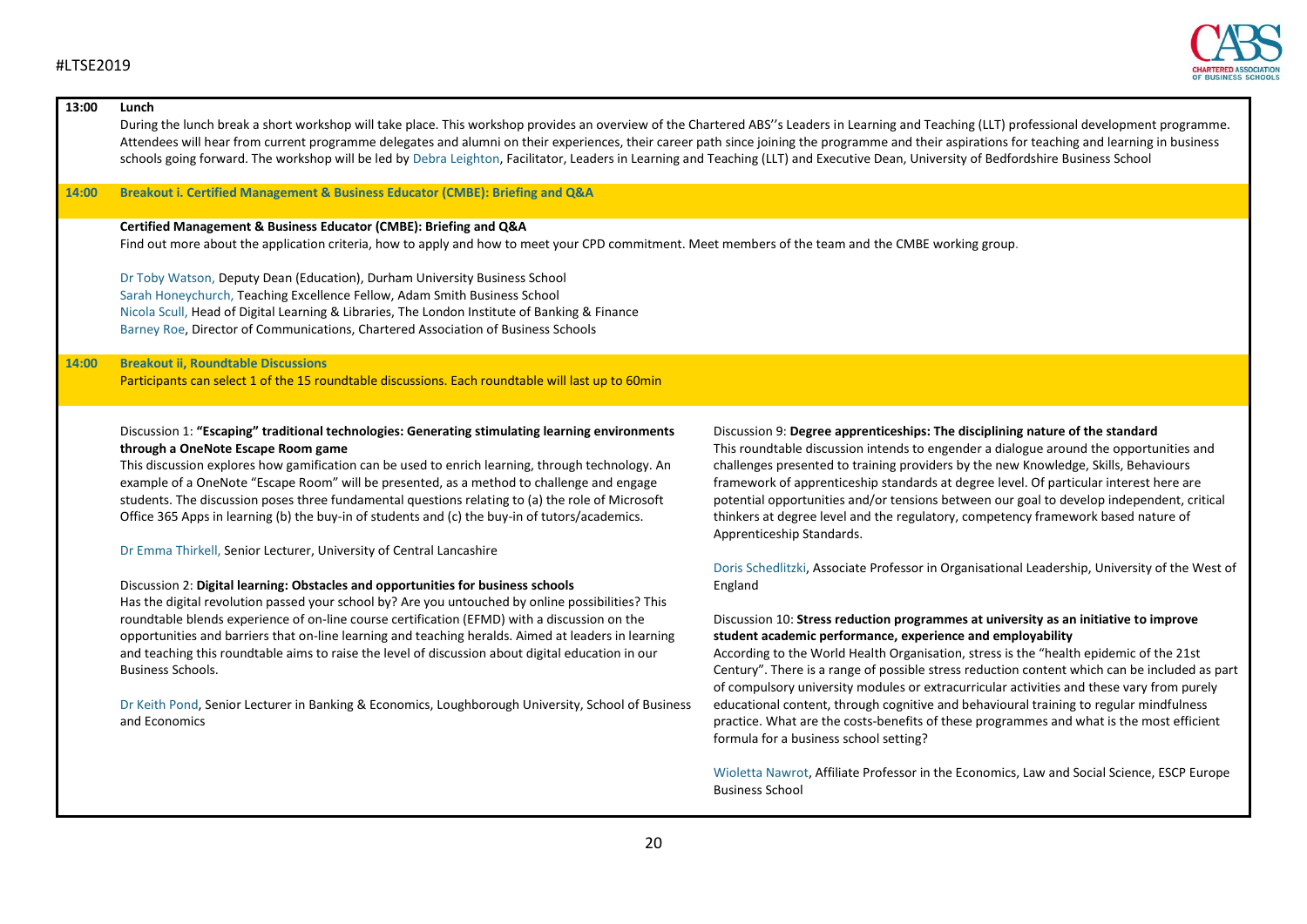#### #I TSF2019



#### Discussion 3: **How has BSIS helped us to improve the quality of and/or increase the number of interdisciplinary collaborations?**

The BSIS process has enabled the University of Bedfordshire Business School to do a 360-degree review of the faculty which was integral to establishing the weave of existing interdisciplinary collaborations. The faculty is now building on this implementing a strategy to improve the connections and activity of both staff and students inside and outside of the immediate environs.

Samira Hussain, Senior Tutor in Law, University of Bedfordshire Business School David Chalcraft, Head of Quality and Practice, University of Bedfordshire Business School

#### Discussion 4: **Enhancing international orientation**

International students are a positive resource to universities. However, higher levels of recruitment from one or two countries, means that they significantly outnumber other students, which may lead to challenges with the student experience. In this roundtable discussion, we share findings of ongoing research and discuss the current challenges faced by international postgraduate students and what measures (if any) you have in place to better support international students during the cultural transition period.

Dr Jane Lynch, Director of Student Experience, Cardiff Business School Professor Helen Williams, Associate Dean of Learning and Teaching, Cardiff Business School

#### Discussion 5: **Bringing placement experience back in to university: Enriching final year in industry students' learning in the classroom**

Work placements give students the opportunity to learn in and through employment. They also offer a space for students to contextualise the theories and frameworks that they study in university. How we can further develop students' learning when they return for their final year of studies after completing their Year in Industry?

Julia Hodgson, Lecturer at the University of Liverpool Management School Liz Crolley, Associate Dean (UG), University of Liverpool Management School

#### Discussion 6: **I really feel part of something**

This roundtable explores our approach to arresting declining NSS metrics within our large UK Business School. We look forward to engaging with colleagues in exploring the effectiveness of peerassisted learning for developing a sense-of-community and for enriching our students' 'learning beyond the classroom'. The session will provide opportunities to share experiences of 'what works' and 'what doesn't work' in PALS to inform our own scheme and those of others.

Kate Black, Director of Learning and Teaching, Newcastle Business School Pam Croney, Director of Recruitment, Outreach and Widening Participation, Newcastle Business School

#### Discussion 11: **Business student support: Understanding the landscape of personalised learning experiences for a diverse range of students**

Student support includes academic support, pastoral support, and professional and personal development. The take up of different elements of support appears to differ by discipline area, and research suggests that business students have differing drivers for student satisfaction. This roundtable will explore the extent to which business student support needs are currently differentiated. We will discuss the range of interventions applied in practice, including the extent to which personalisation is incorporated into student support, and directions for future research and development will be identified.

Dr Maria Kutar, Associate Dean Academic for Student Experience, Salford Business School Nick Dearden, Head of Education, Faculty of Business and Law, Manchester Metropolitan University

#### Discussion 12: **Professional management apprenticeships and partnered innovation with blue-chips**

This round table will discuss building successful collaborations for large degree apprenticeship contracts. We examine: Collaborative curriculum design processes and its implications for programme management; formal and informal activities that build collaboration in large employer contracts; re-imagining quality thresholds and communication loops that support contract fulfilment.

#### Dr Dane Anderton, Deputy Director Management Apprenticeship Programme, Alliance Business School

Dr Paula Turner, Associate Head - Management Apprenticeships, Manchester Metropolitan University Business School

#### Discussion 13: **Tablet use in teaching: Call for contributions to an attitude scale for academics**

The current literature shows mixed results on the use of tablets as an educational tool in HE. But off-the-shelf tablets fail to take into account the educational requirements of both academics and students, an essential criterion for success. We will be discussing an opportunity to run a Scale Survey across several HE institutions.

Dr Fadi Safieddine, Accreditation Manager / Senior Lecturer, School of Business and Management, Queen Mary University of London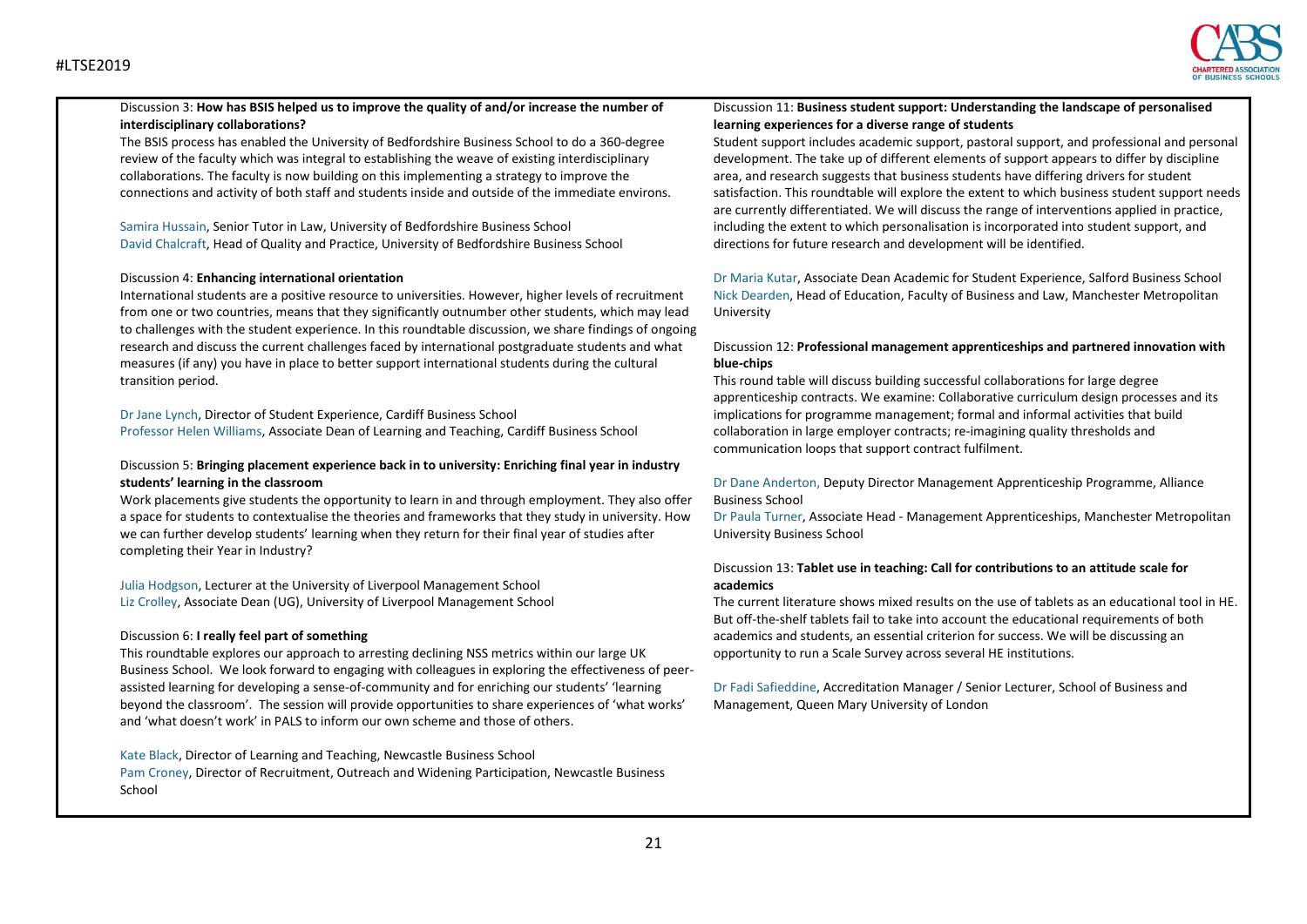

Discussion 7: **A qualitative study into the value of accelerated degrees from students' perspective** This research proposes to undertake qualitative research in an attempt to articulate the concerns and benefits of accelerated degrees from past students' perspectives. Given there is a scarcity of literature that captures these benefits robustly, the research would generate real value in delving into this area and exploring students' experiences from when they were studying and since completion of the accelerated degree.

Liz McGrath, Senior Lecturer in Marketing, University of the West of England

#### Discussion 8: **Financial literacy among the students. Is there a problem?**

In this roundtable discussion we will share our thoughts and ideas about the current level of financial literacy among the students and suggest possible strategies to overcome these problems. It will be great to hear from other business schools if they encounter similar problems and what strategies they use.

Dr Inna Pomorina, Senior Lecturer, Bath Business School, Bath Spa University Dr. Lu Liu, Senior Lecturer, Bath Business School, Bath Spa University

#### Discussion 14: **Do you have to be so critical? Finding a place for critical skills development in the curriculum**

Critical analysis skills help learners to achieve academic excellence as well as develop important problem-solving techniques important in the workplace. This discussion will table two questions: How can we include the teaching of critical analysis skills in the curriculum? How do we better support the learning of critical analysis skills for learners across all levels (UG – PGR)?

Dr Sarah Brooks, Lecturer in Organisational Behaviour, Sheffield University Management School

Andrea Ward, Associate Dean of Learning & Teaching, Sheffield University Management School

#### Discussion 15: **Positive education: Breaking new ground in higher education**

The purpose of this roundtable is to discuss and examine ways in which positive education in Business Schools can be successfully integrated into the curriculum and extracurricular activities, and contribute towards breaking new ground for both the student and staff experience.

Angela Dalrymple, Director of Education & Student Experience, LSBU School of Business Angela Ellermeier, Head of Careers & Professional Partnerships, LSBU School of Business

**15:00 Close of conference**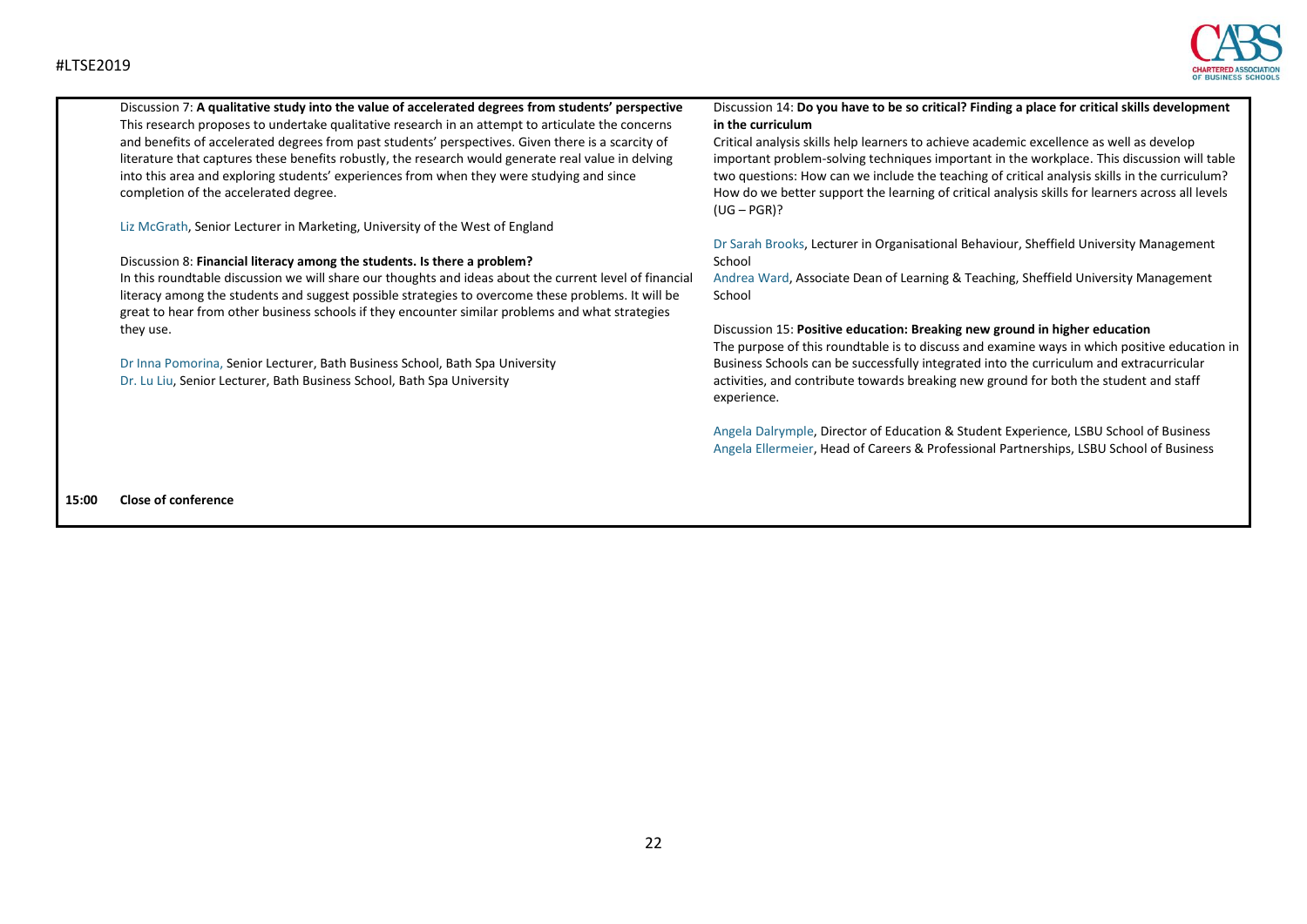## Conference Posters

| Building 5C's and inclusivity through meaningful learning context     | Seeing the wood for the trees: Widening the perceptions of first   | LISTEN UP! Using the student voice to enhance applied learning         |
|-----------------------------------------------------------------------|--------------------------------------------------------------------|------------------------------------------------------------------------|
|                                                                       | year accounting students                                           |                                                                        |
| The research examines how meaningful learning contexts, such as       |                                                                    | This poster provides an overview of how our 1st Year UG module         |
| international study trips, play a role in enriching student learning  | This poster summarises the success and challenges of a new         | curriculum has been redesigned by considering students as              |
| experiences. The cases illustrate experiential and practical learning | SCALE-UP based module: The Accounting Environment. TAE seeks       | partners to improve their learning gain. The module, which uses        |
| through real life business challenges, which support students to      | to address an increasingly individualistic, technical, assessment- | Simulation Software, provides students with gamified, applied          |
| develop 5C's, namely cultural competence, collaboration,              | based focus amongst accounting students. TAE is designed to        | learning allowing them to develop both academic and key                |
| communication, critical thinking and creativity.                      | improve understanding of accounting careers and the wider issues   | transferable/professional skills. The poster considers the             |
|                                                                       | faced by the profession, including sustainability, ethics and      | challenges along the way, the benefits for all stakeholders and the    |
| Dr Rebecca Wang, Director of Learning, Teaching and Quality,          | technology, whilst building confidence and community through       | success to date.                                                       |
| University of Westminster Business School                             | technology-rich group work.                                        |                                                                        |
|                                                                       |                                                                    | Dawn McCartie, Lecturer in Marketing, Newcastle University             |
| Dr Paul Elmer, Associate Head of College (Education and Students),    | Katharine Pearce, Senior Lecturer, Nottingham Business School      | <b>Business School</b>                                                 |
| University of Westminster Business School                             |                                                                    | Dr Mona Nassar, Teaching Fellow in Marketing, Newcastle                |
|                                                                       |                                                                    | <b>University Business School</b>                                      |
|                                                                       |                                                                    |                                                                        |
| Badging the ULMS graduate: Recognition of employability skills        | Post-graduation employment expectations of level five and six      | Building tutor confidence and aptitude for technology                  |
| through digital badging at the University of Liverpool                | students                                                           | experimentation                                                        |
| <b>Management School</b>                                              |                                                                    |                                                                        |
|                                                                       | This is an overview of our research project that investigates      | We often find that digital native students are more prepared to        |
| In 2018 a project was initiated to explore how digital badges could   | undergraduate student perceptions of graduate employment and       | experiment with technology for their own learning than tutors are      |
| be used to help students to visualise and demonstrate the skills      | individual characteristics such as gender and ethnicity that       | willing to risk. We believe that in order to develop a creative use of |
| and experience that they develop through our programmes. The          | influence student expectations of graduate employment.             | technology in teaching and learning there is a prerequisite stage in   |
| pilot presented opportunities to underpin engagement activities       |                                                                    | developing digital curiosity and a willingness to experiment among     |
| within modules and co-curricular activities, suggesting a strategic   | Professor Zoe Morrison, Head of Department, Human Resources        | our academic teams.                                                    |
| approach to microcredentials, with challenges in streamlining the     | and Organisational Behaviour, Faculty of Business, University of   |                                                                        |
| issuing process and technical implementation.                         | Greenwich                                                          | Dr Kellie Vincent, Head of Department for Strategy and                 |
|                                                                       |                                                                    | Management, University of Bedfordshire Business School                 |
| Will Moindrot, Learning Technologist, University of Liverpool         | Professor Denise Hawkes, Head of Department, International         |                                                                        |
| <b>Management School</b>                                              | Business and Economics, Faculty of Business, University of         | Dr Karl Knox, Head of Department for International Business,           |
|                                                                       | Greenwich                                                          | Marketing and Tourism, University of Bedfordshire Business School      |
| Claire Mallanaphy, Senior Lecturer and Director of Student            |                                                                    |                                                                        |
| Experience, University of Liverpool Management School                 | Dr Pi-Chi Chen, Lecturer, Department of International Business and |                                                                        |
|                                                                       | Economics, Faculty of Business, University of Greenwich            |                                                                        |
| Chris Barlow, Lecturer in Accounting & Finance, University of         |                                                                    |                                                                        |
| Liverpool Management School                                           |                                                                    |                                                                        |
|                                                                       |                                                                    |                                                                        |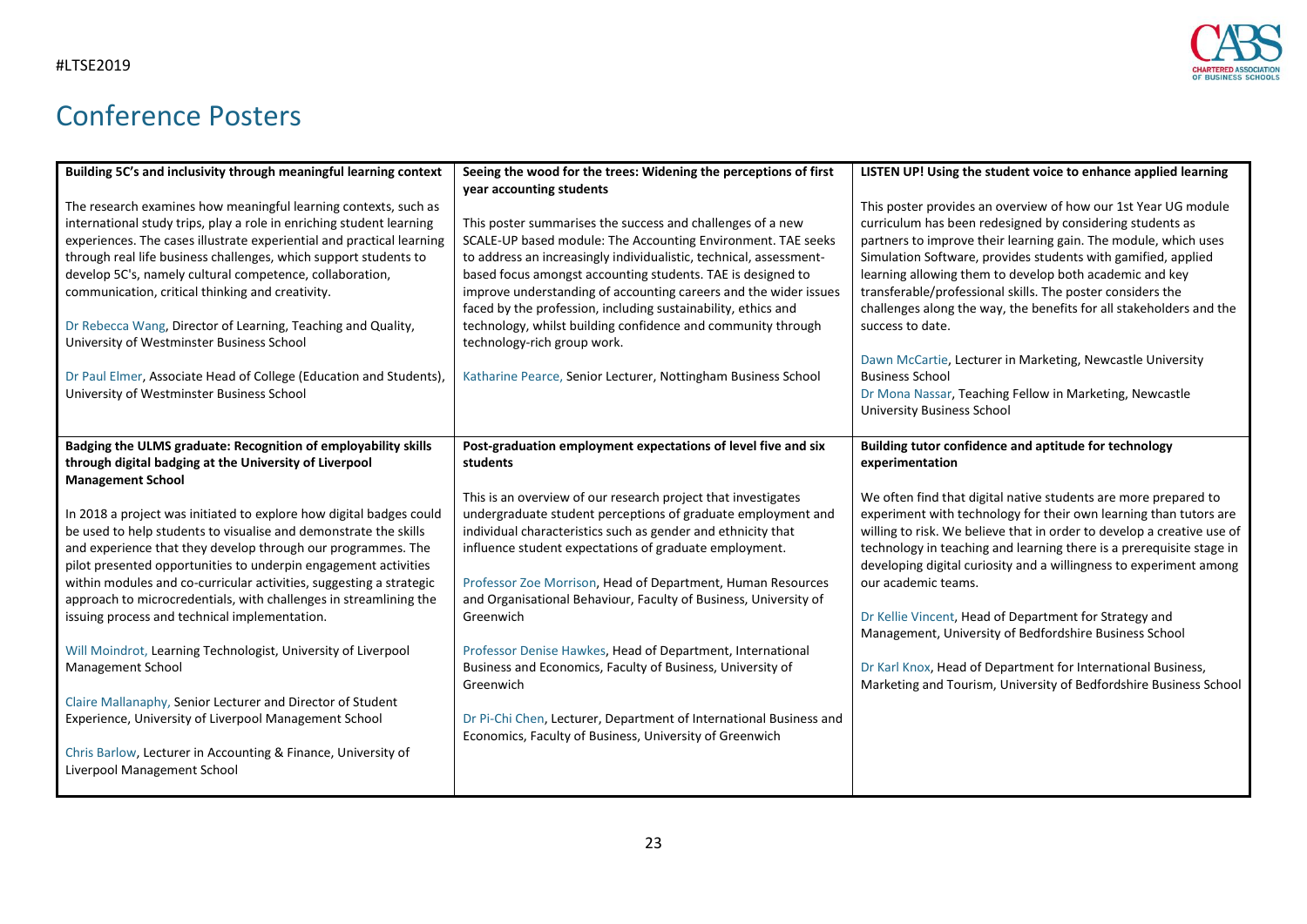# **CHARTERED ASSOCIATION<br>OF BUSINESS SCHOOLS**

| Landscape of accounting ethics education<br>This poster shows the results of an exploration of accounting<br>ethics education in the UK and Ireland. A mixed methods approach<br>was used, consisting of an initial survey followed up by interviews.<br>Using the pedagogic framework of Apostolou, Dull and Shliefer<br>(2013), each phase is examined and key findings presented.<br>Beth Picton, Senior Teaching Fellow in Accounting, Durham<br>University Business School                                                                                                                                                                                  | Developing online communication tools to improve student<br>communication and engagement<br>Exploring the use of online sites and systems such as office 365<br>teams and Padlet throughout the year 1 cohort enabled teaching<br>staff to better engage with students throughout their first term.<br>Zoe Hinton, Lecturer, Fashion Business School, London College of<br>Fashion                                                                                                                                                                                                                                                                                                                                                                                                  | Horseplay: Equine assisted learning in managerial leadership<br>Addressing the question 'Can leadership be taught?', Horseplay is<br>an experiential and sensorial pedagogical approach to Managerial<br>Leadership in business. While defining arguable correlations<br>between the social and behavioral traits of Man and the Horse,<br>participants consider the merits and characteristics of cooperative<br>working relationships and by analogy, draw parallels between<br>horse-human relations and Organizational Behaviors and<br>Leadership in the workplace.<br>Nancy Armstrong, Deputy Director of Pedagogy. Grenoble Ecole de<br>Management                                                   |
|------------------------------------------------------------------------------------------------------------------------------------------------------------------------------------------------------------------------------------------------------------------------------------------------------------------------------------------------------------------------------------------------------------------------------------------------------------------------------------------------------------------------------------------------------------------------------------------------------------------------------------------------------------------|-------------------------------------------------------------------------------------------------------------------------------------------------------------------------------------------------------------------------------------------------------------------------------------------------------------------------------------------------------------------------------------------------------------------------------------------------------------------------------------------------------------------------------------------------------------------------------------------------------------------------------------------------------------------------------------------------------------------------------------------------------------------------------------|-------------------------------------------------------------------------------------------------------------------------------------------------------------------------------------------------------------------------------------------------------------------------------------------------------------------------------------------------------------------------------------------------------------------------------------------------------------------------------------------------------------------------------------------------------------------------------------------------------------------------------------------------------------------------------------------------------------|
| Enhancing employability through meaningful, authentic<br>assessment<br>Building on feedback from the LTSE 2017 conference this poster<br>focuses on the ongoing development of authentic assessment as<br>part of a final year module for accounting and finance students.<br>Working on strategic leadership challenges set by external<br>organisations, students use attributes such as analytical skills,<br>commercial awareness and leadership to present their<br>recommendations directly to the organisations as part of a<br>specially organised exhibition.<br>Tom Spencer, Assistant Head of Undergraduate Programmes,<br>Nottingham Business School | Increasing engagement in class discussion and groupwork: an<br>evaluation of mixed digital tools approach to enhance the<br>student blended learning experience<br>To increase engagement and preparation for seminars, relevant<br>reading material and case studies will be sent out in advance<br>accompanied by online quizzes for students to complete before<br>lectures in order to: Encourage students to read over the material<br>before coming to class; generate reports on who has completed<br>the quiz and how well they have understood the material; and<br>allow lecturers to focus in on areas that require further discussion<br>during contact time.<br>Lissa Monk, Director of Assurance of Learning and Teaching,<br>University of Dundee School of Business | Co-creating enhanced transitions: engaging students in<br>developing social media supported transitions to the university<br>Enhancing the student experience at University can be achieved by<br>increasing the sense of belonging within the student cohort<br>through social and academic engagement. The use of social media<br>to ease the transition to Higher Education, together with the<br>provision of online Peer and Mentor support, is the subject of this<br>poster.<br>Professor Monika Foster, Dean of School of Business and<br>Enterprise, University of the West of Scotland<br>Tim Mulroy, Principal Lecturer, Department of Engineering &<br>Mathematics, Sheffield Hallam University |
| Exploring students' perceptions about the effectiveness of<br>simulation games in Business and Management Online Education<br>The study explores the unusual situation where students are using<br>an online simulation in an online learning format. Much research<br>looking at simulations considers more traditional face-to-face<br>learning environments. In the case of the Icarus simulation,<br>students are widely distributed across the Globe and only interact<br>at a distance with each other.<br>Dr Ioannis Gkliatis, Senior Lecturer, University of Hertfordshire                                                                               | X-Culture: An international business global-virtual-team<br>collaboration project<br>Working in Global-Virtual-Teams over an 8-week period, students<br>experience first-hand the complexities -and learn best practices of<br>international collaboration and business plan development skills.<br>This poster will highlight: the student experience; faculty<br>experience; example business challenges; success stories; and<br>research and collaboration opportunities.<br>Karen Lynden, Lecturer, University of North Carolina at<br>Greensboro                                                                                                                                                                                                                              | Facebook friend or foe? The Impact of Facebook on pedagogy,<br>evidence from accounting students<br>Ilas Basioudis, Senior Lecturer in Financial Accounting & Auditing,<br>Aston University Business School                                                                                                                                                                                                                                                                                                                                                                                                                                                                                                 |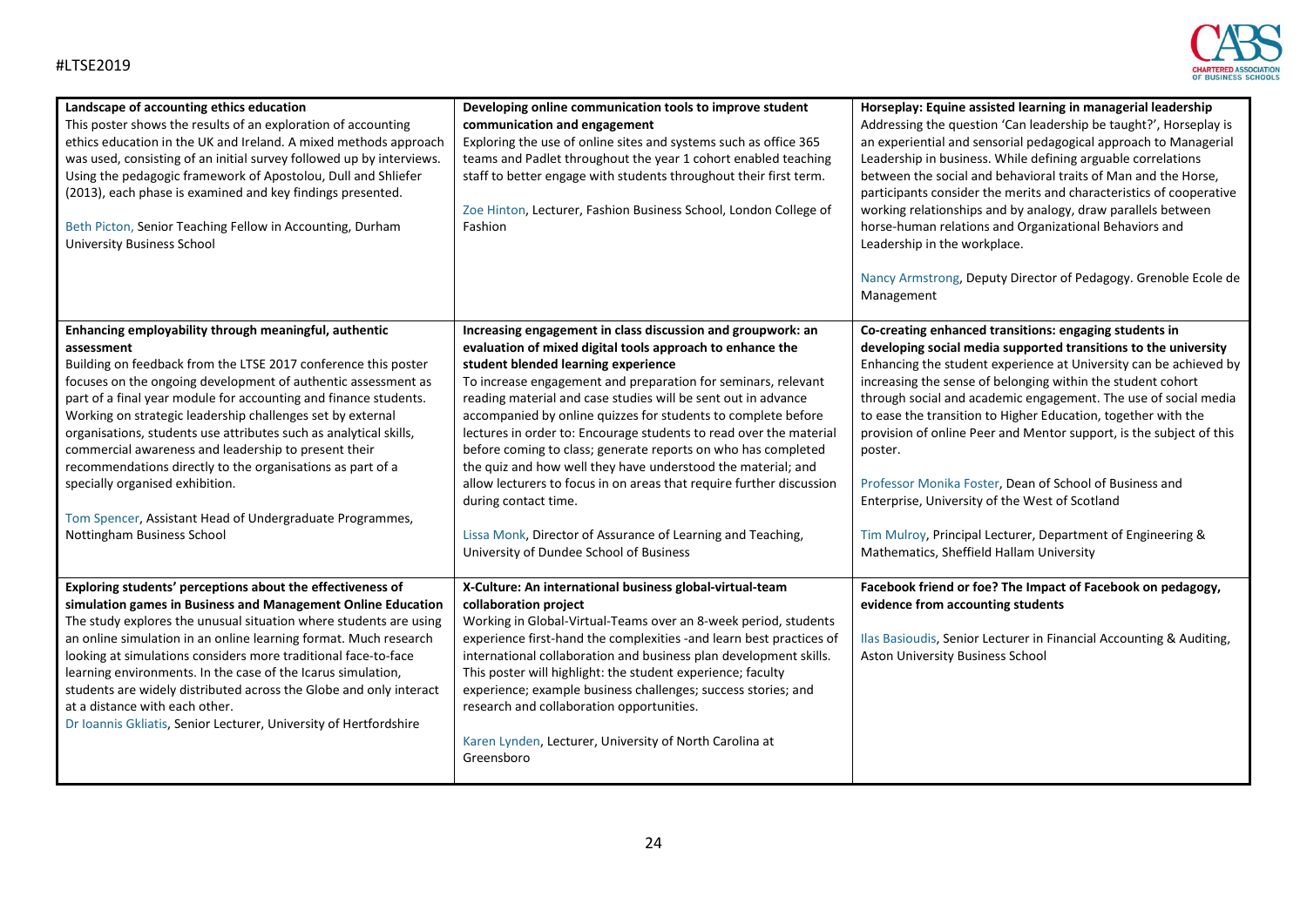| Demographically targeted employability interventions<br>The poster summarises a demographic analysis of our business<br>graduate outcomes from 2015-2017, which showed that Asian or<br>Asian British Bangladeshi women had a 50 per cent lower<br>likelihood to report highly-skilled employment or postgraduate<br>study than their white counterparts. In response, the School<br>commissioned a qualitative study into the careers-related<br>experiences of Bangladeshi women graduates, employing an<br>innovative peer-to-peer design.<br>Dr Patrick McGurk, Director of Skills and Employer Engagement,<br>School of Business and Management, Queen Mary University of<br>London | How the business school at the University of Edinburgh supports<br>the professional development of its students<br>The Edinburgh Award for Professional Development, now in its<br>fifth year, is an extra-curricula programme that students can<br>undertake alongside their academic programme at the Business<br>School. The Award is used to support the professional<br>development of students and to prepare them for their<br>professional lives beyond their programme; encouraging greater<br>self-awareness and enhancing students' abilities to articulate<br>professional skills.<br>Rona Doig, Head of the Student Development Team, University of<br>Edinburgh Business School | An investigation of self-efficacy: Can it help us to understand and<br>improve the retention and progression of our students in the era<br>of subject level TEF?<br>This is the initial stage of a project connected to improving the<br>retention, progression and attainment of business students.<br>Drawing on Bandura (1982), we use student focus groups and<br>Byrne et al.'s (2014) self-efficacy survey to gather data from Year<br>one undergraduate students regarding their perceived levels of<br>confidence across a range of academic areas.<br>Dawn Reilly, Programme Leader for Undergraduate Accounting<br>and Finance, University of Greenwich |
|------------------------------------------------------------------------------------------------------------------------------------------------------------------------------------------------------------------------------------------------------------------------------------------------------------------------------------------------------------------------------------------------------------------------------------------------------------------------------------------------------------------------------------------------------------------------------------------------------------------------------------------------------------------------------------------|-----------------------------------------------------------------------------------------------------------------------------------------------------------------------------------------------------------------------------------------------------------------------------------------------------------------------------------------------------------------------------------------------------------------------------------------------------------------------------------------------------------------------------------------------------------------------------------------------------------------------------------------------------------------------------------------------|-------------------------------------------------------------------------------------------------------------------------------------------------------------------------------------------------------------------------------------------------------------------------------------------------------------------------------------------------------------------------------------------------------------------------------------------------------------------------------------------------------------------------------------------------------------------------------------------------------------------------------------------------------------------|
| Dr Sadhvi Dar, Lecturer in CSR and Business Ethics, Queen Mary<br>University of London, School of Business and Management                                                                                                                                                                                                                                                                                                                                                                                                                                                                                                                                                                | Marco Rossi, Student Development Manager, University of<br>Edinburgh Business School                                                                                                                                                                                                                                                                                                                                                                                                                                                                                                                                                                                                          | Liz Warren, Director of Learning and Teaching, University of<br><b>Greenwich Business School</b>                                                                                                                                                                                                                                                                                                                                                                                                                                                                                                                                                                  |
| Using evidence of the lived experience of BAME students to raise<br>attainment & engagement for all<br>We explore the lived experience of BAME students so that<br>effective interventions to raise attainment can be imagined and<br>brought into reality with (rather than to) students. Students'<br>perspectives are taken to be an important and legitimate source of<br>evidence. The process of active listening is empowering - hence<br>the project has emancipatory outcomes, as well as providing<br>evidence to inform education policy and practice at RBS and<br>beyond.<br>Dr Jan Moorhouse, Programme Convenor UG Marketing<br>Programmes, Roehampton Business School    | Collaborative inquiry learning in business school experiences<br>from two undergraduate courses<br>This poster shows how the pedagogy of collaborative inquiry<br>learning meets the learning objectives of two undergraduate<br>courses by promoting researcher-like behaviour. The intensive<br>case study utilized a mixed-methods approach. For example, the<br>pedagogy of the flipped classroom is helpful while teaching<br>collaboration, communication, and critical and creative thinking<br>skills for future business professionals.<br>Dr Mirjami Ikonen, Senior Lecturer and Researcher, UEF Business<br>School.                                                                | The role of universities in the achievement of the UN sustainable<br>development goals<br>This poster aims to illustrate some approaches that could be used<br>to manage the achievement of the UN sustainable development<br>goals in higher education institutions. More importantly, it<br>suggests some institutional tools to manage the achievements of<br>these goals and help business organisations to explore more<br>profitable business opportunities from achieving these goals.<br><b>Dr Mohamed Saeudy</b><br>Senior Lecturer in Accounting and Finance, University of<br>Bedfordshire Business School                                             |
| Adding skills and enhancing employability via external<br>qualifications<br>At Newcastle University Business School Accounting and Finance<br>students have the opportunity to self-study the CIMA accredited<br>Sage Qualification. The value of the qualification goes beyond the<br>skill they gain in using Sage accountancy software. It also enables<br>them to demonstrate to an employer that they have valuable<br>transferrable skills such as a willingness to learn, self-motivation<br>and time management.<br>Gill Holden, Lecturer in Accounting and Finance, Newcastle<br><b>University Business School</b>                                                              | Working towards sustainable consumption: Case study of EQUA's<br><b>UK Launch campaign</b><br>This poster illustrates the processes, delivery, outcome and the<br>student feedback about working with a Slovenian company EQUA<br>for their UK launch campaign. Focusing on sustainable<br>consumption, a live brief from EQUA (reusable bottle) was used to<br>design MA Developing Advertising and Promotional Strategies<br>module at University of Greenwich.<br>Dr. Catherine Yoon, Senior Lecturer, University of Greenwich                                                                                                                                                             | Slow looking: The use of visual tools in teaching quantitative<br>methods<br>Dr Dragos Radu, Teaching Fellow in Economics, King's College<br>London                                                                                                                                                                                                                                                                                                                                                                                                                                                                                                               |